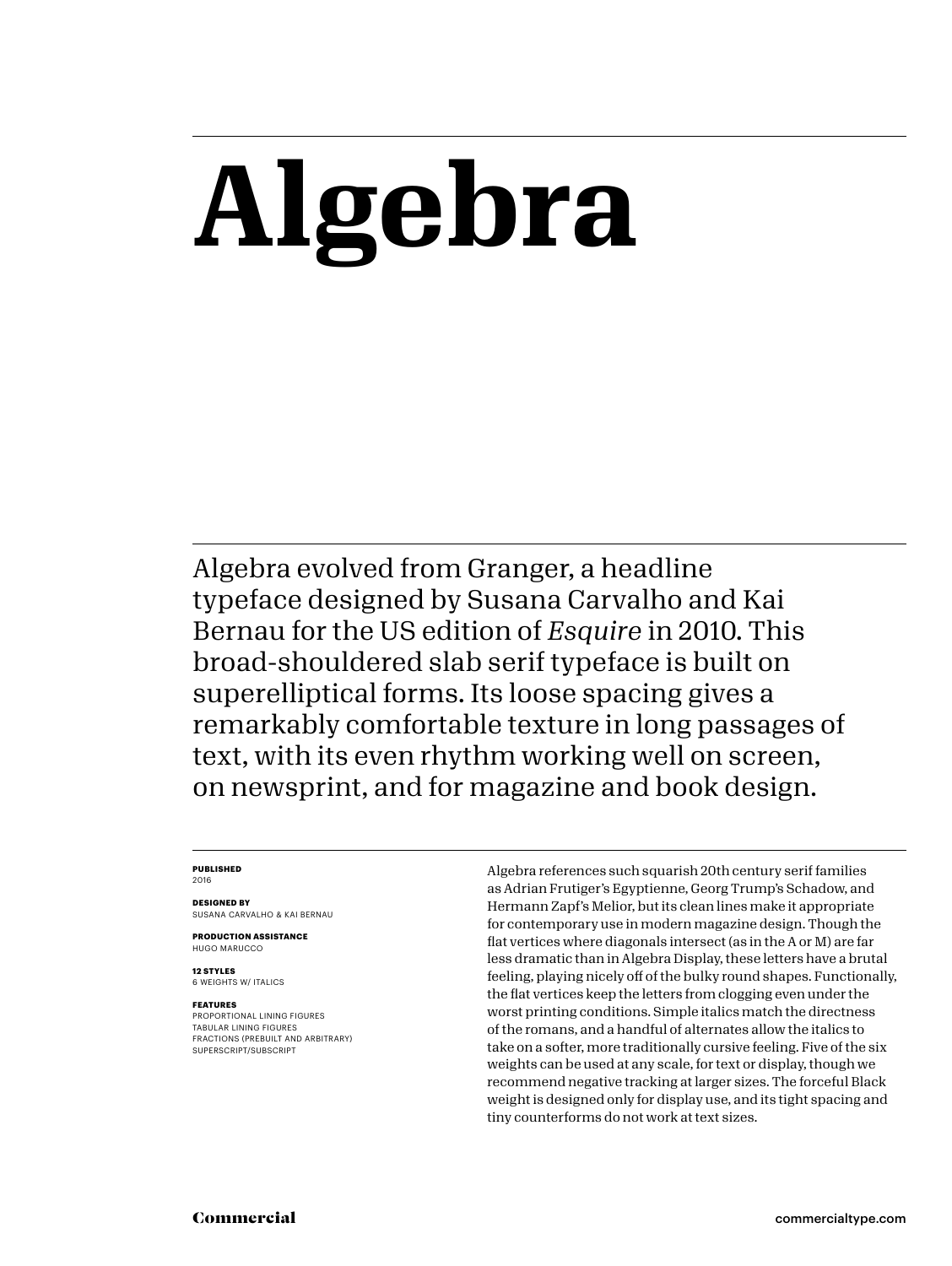Algebra Regular *Algebra Regular Italic* Algebra Regular No. 2 *Algebra Regular No. 2 Italic* Algebra Medium *Algebra Medium Italic* **Algebra Bold** *Algebra Bold Italic* **Algebra Extra Bold** *Algebra Extra Bold Italic* Algebra Black *Algebra Black Italic*

### New York Trilogy *New York Trilogy*

REGULAR & REGULAR ITALIC, 18 PT

New York Trilogy *New York Trilogy*

REGULAR NO. 2 & REGULAR NO. 2 ITALIC, 18 PT

Different printing methods – and different taste – make for disparate requirements in the overall color of a block of text, so we have included two different Regular weights in the Algebra family. Algebra Regular is lighter and airier, working best at slightly larger sizes and on uncoated paper. Algebra Regular No. 2 is noticeably darker, giving it a more forceful presence on coated paper and allowing use at smaller sizes.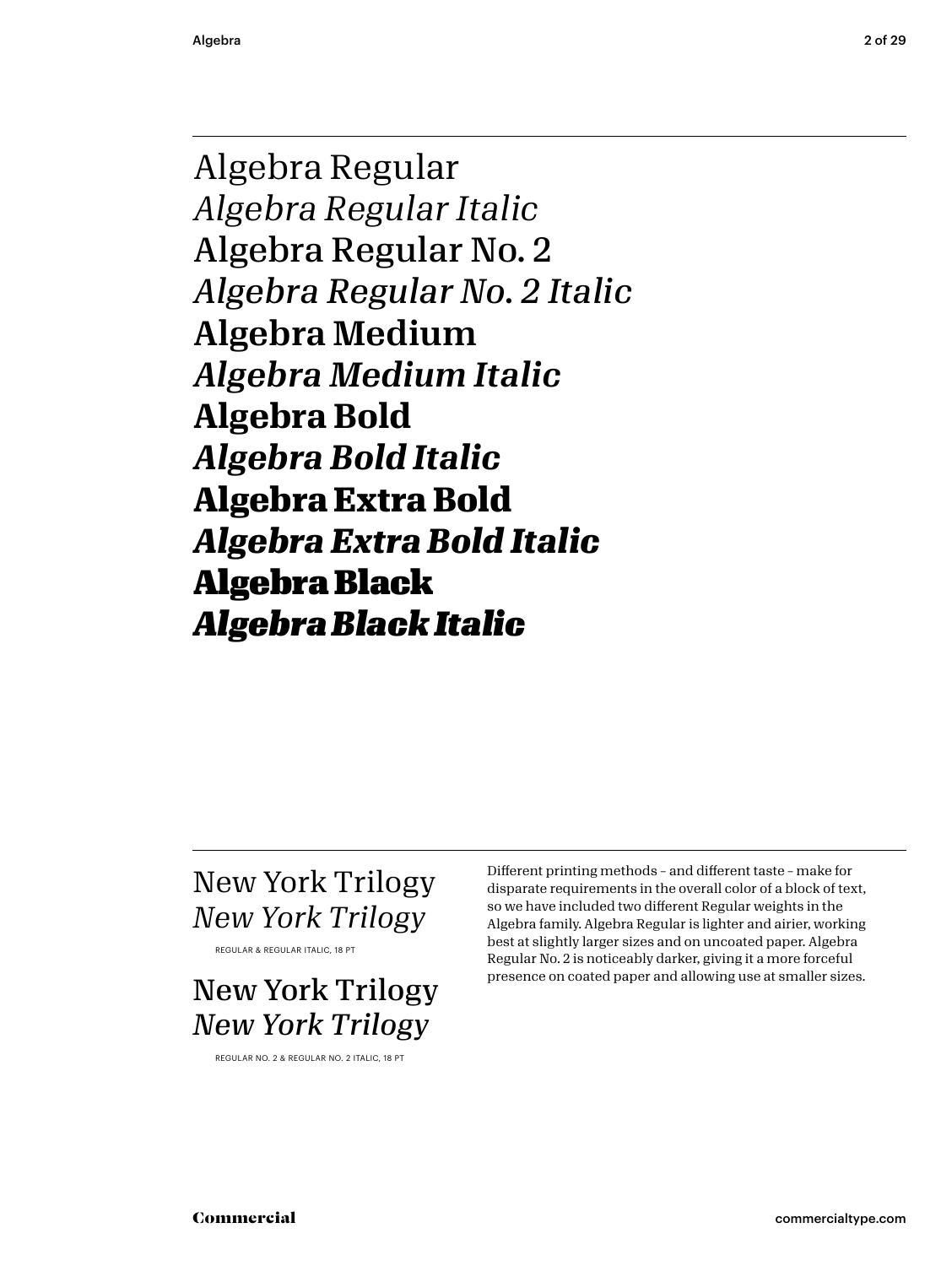# NAVIGATOR Ascendancy

ALGEBRA REGULAR, 70 PT [-15 TRACKING]

### ALGEBRA REGULAR ITALIC, 70 PT [-15 TRACKING, ALTERNATE a g] *REQUESTED Herengracht*

# GEOGRAFIA Landamæra

ALGEBRA REGULAR NO. 2, 70 PT [-15 TRACKING]

### ALGEBRA REGULAR NO. 2 ITALIC, 70 PT [-15 TRACKING, ALTERNATE y] *WYŁĄCZNIE Temporarily*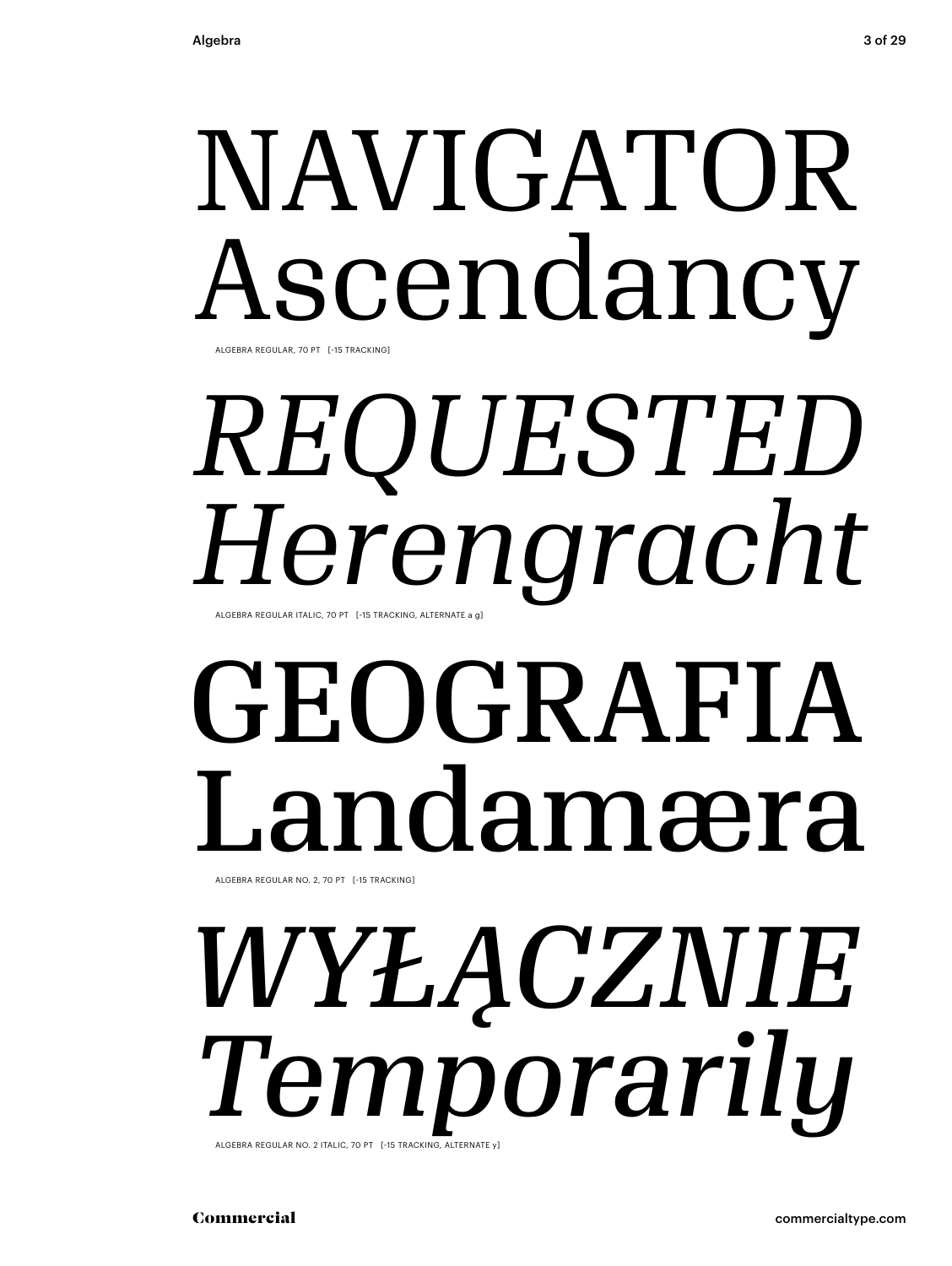## INFLUENCE Sabiedriskā

ALGEBRA MEDIUM, 70 PT [-15 TRACKING]

## *OBSERVERS Prizewinner*

ALGEBRA MEDIUM ITALIC, 70 PT [-15 TRACKING]

### **DICASTÈRE Rådgivende** ALGEBRA BOLD, 70 PT [-15 TRACKING]

### *DEPORTIVO urprisingly* ALGEBRA BOLD ITALIC, 70 PT [-15 TRACKING]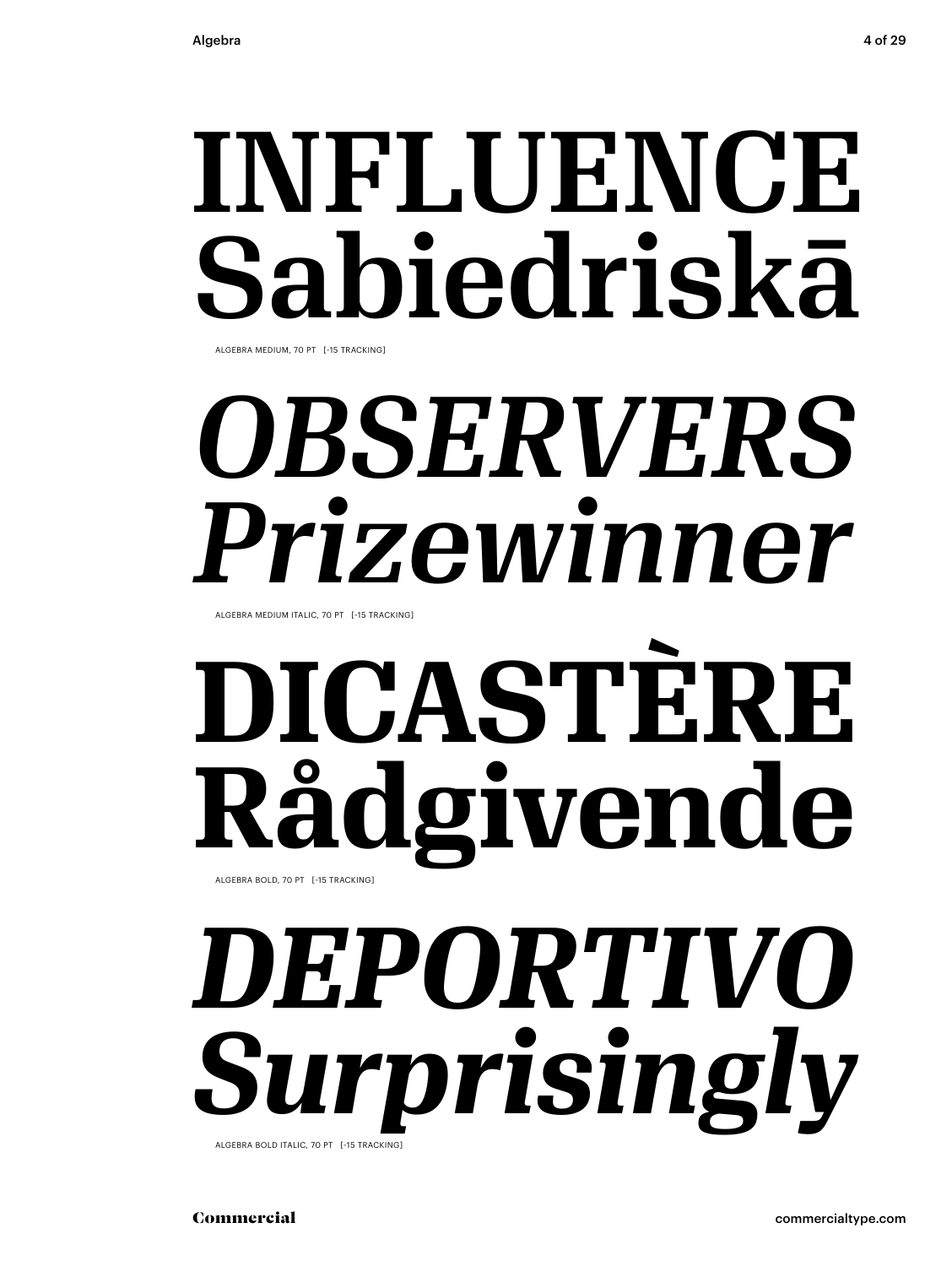# **BATAVIANS respon**

ALGEBRA EXTRA BOLD, 70 PT [-15 TRACKING]

### *ETRUSKIEN Regularized* ALGEBRA EXTRA BOLD ITALIC, 70 PT [-15 TRACKING, ALTERNATE z]

## EVIDENCIA nzepti

ALGEBRA BLACK, 70 PT

## *RESIDENCE Demokratie*

ALGEBRA BLACK ITALIC, 70 PT [ALTERNATE k]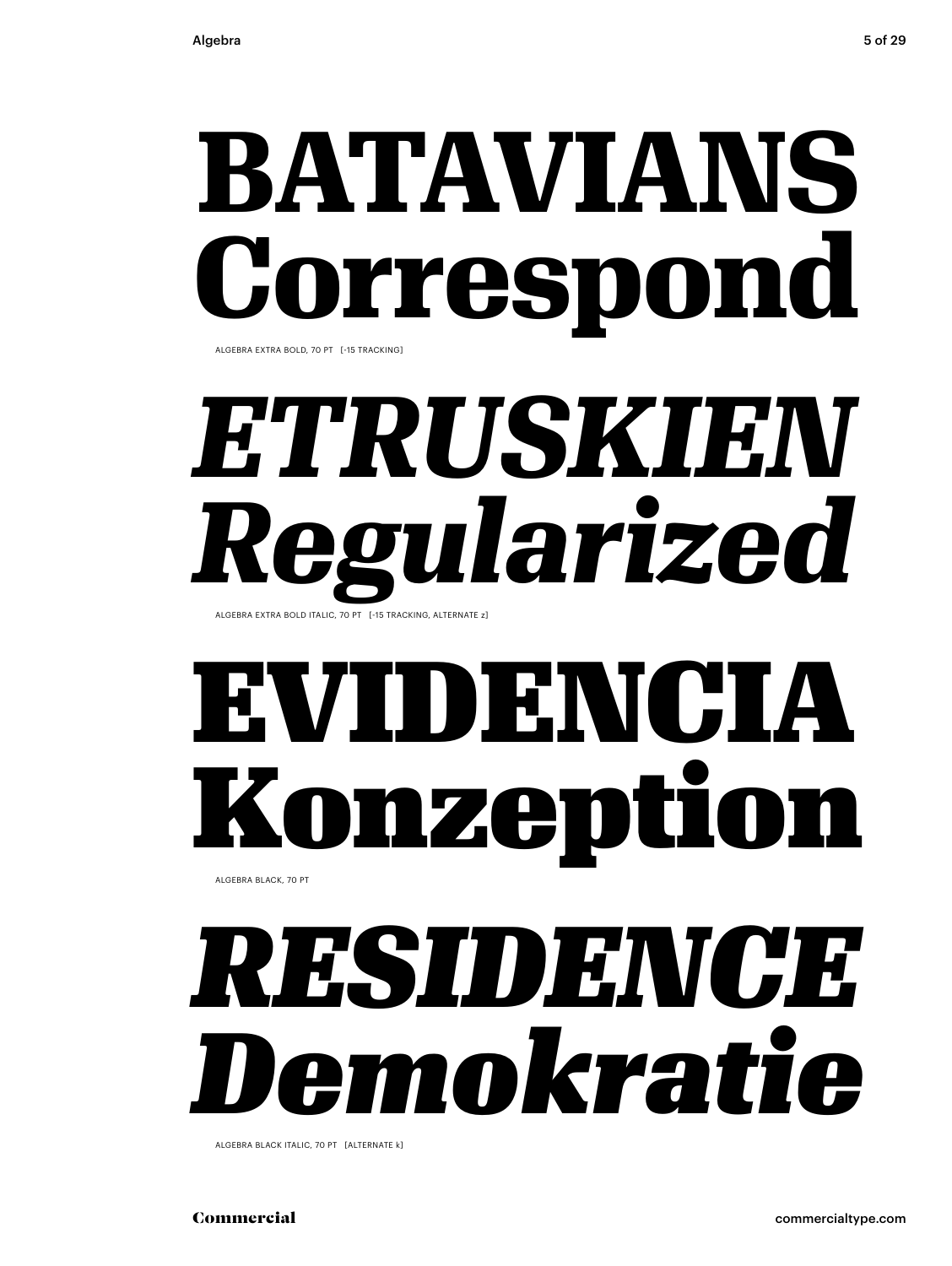### 19,5 kvadratkilometer INFLUENCE ABROAD *Ringed with pinnacles*

ALGEBRA REGULAR, REGULAR ITALIC, 40 PT [-10 TRACKING, ALTERNATE ITALIC a g]

### Exploration Matériau İTALYAN AÇILIŞLARI *The Elements Outside*

LGEBRA REGULAR NO. 2, REGULAR NO. 2 ITALIC, 40 PT [-10 TRACKING]

### Scientific researcher ARTÍCULO GENUINO *Vexing Art Specimens*

ALGEBRA MEDIUM, MEDIUM ITALIC, 40 PT [-10 TRACKING, ALTERNATE x]

### **New £24 lunch menu DELIKATNĄ RZEŹBĄ** *Bögen und Wimperge*

ALGEBRA BOLD, BOLD ITALIC, 40 PT [-10 TRACKING]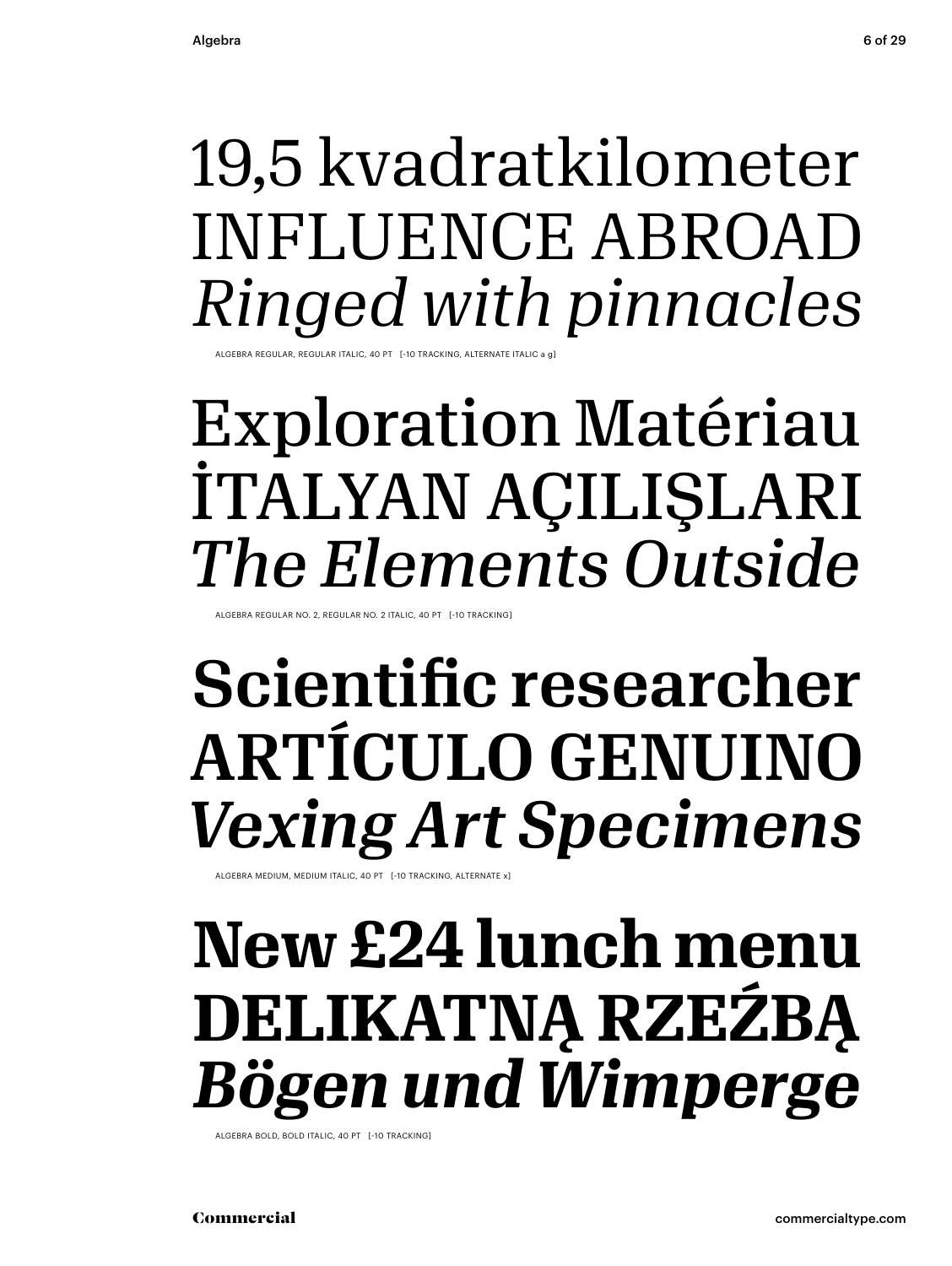### **Proposição Analítica ENGELSKSPRÅKIGA** *L'attività tradizionale*

ALGEBRA EXTRA BOLD, EXTRA BOLD ITALIC, 40 PT [-10 TRACKING]

### Forsætisráðherrann THE OLD CATALOGS *Rakishly Ambiguous*

ALGEBRA BLACK, BLACK ITALIC, 40 PT [ALTERNATE k y]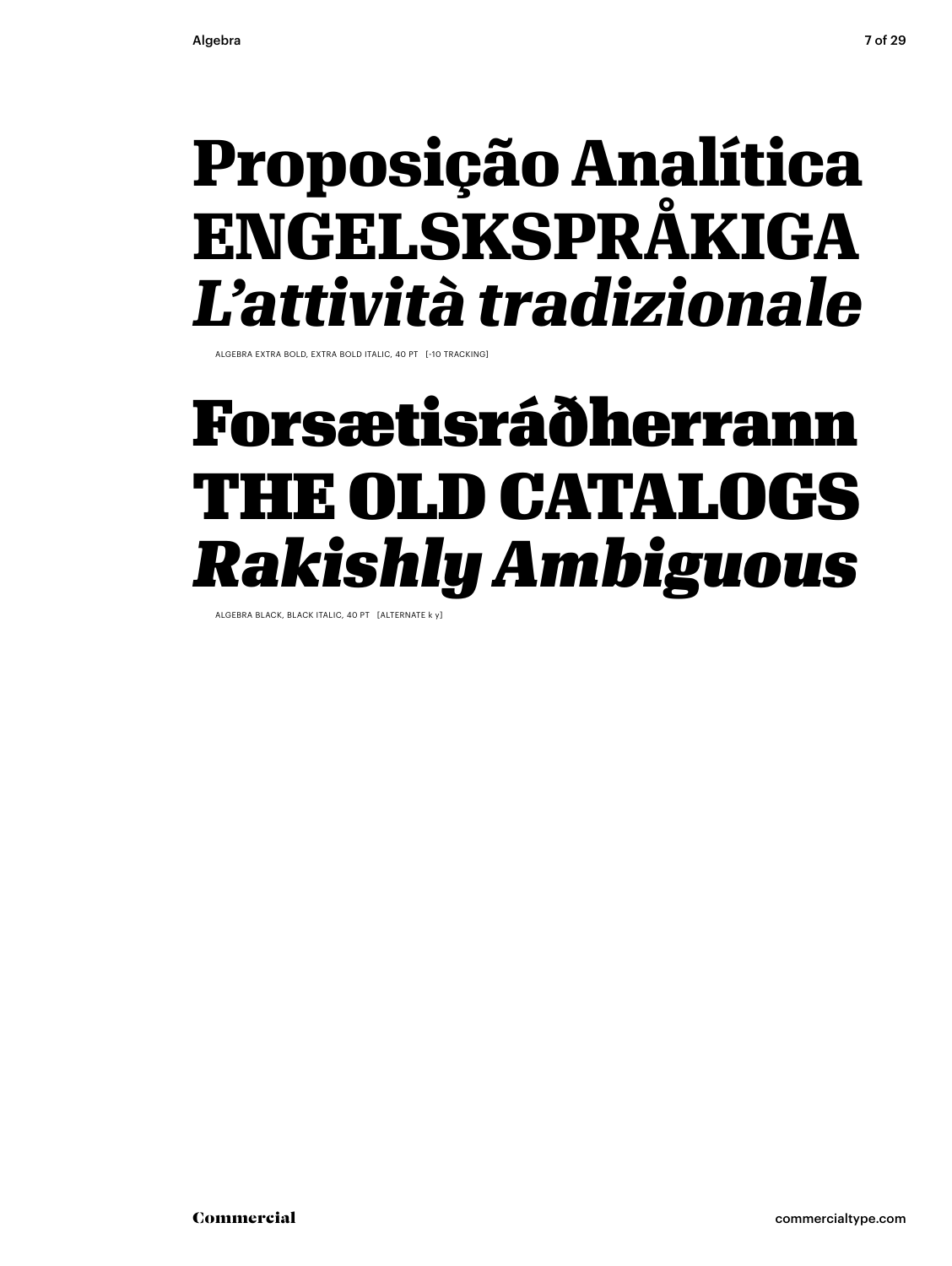Serbest hareketler jimnastikçilerin IDEALTYPISCHER GEGENSPIELER *Early explorations of Conceptual Art*

ALGEBRA REGULAR, REGULAR ITALIC, 24 PT [-10 TRACKING]

Since its debut on January 26, 2014 TWO MILES OF UNDERSEA CABLE *Plaukimo varžybos rengiamos 17 bei*

ALGEBRA REGULAR NO. 2, REGULAR NO. 2 ITALIC, 24 PT [-10 TRACKING, ALTERNATE z]

Populația locală vorbea încă limba IN THE LOWEST 4% OF THE FIELD *Under 1861-talet fanns planer på att*

ALGEBRA MEDIUM, MEDIUM ITALIC, 24 PT [-10 TRACKING]

**Participó en dos Juegos Olímpicos MÉTHODES DE DÉVELOPPEMENT** *Forbundsrådet har sju medlemmer*

ALGEBRA BOLD, BOLD ITALIC, 24 PT [-10 TRACKING, ALTERNATE ITALIC a]

**Una superficie di 17 m² costituente KÜLÖNBÖZŐ ADATSZERKEZETEK** *Extensive winter testing yielded an* 

ALGEBRA EXTRA BOLD, EXTRA BOLD ITALIC, 24 PT [-10 TRACKING, ALTERNATE ITALIC v w x y]

### Scorch marks kept on the exterior IT BECAME A PERMANENT WORK *New understanding of Intelligence*

ALGEBRA BLACK, BLACK ITALIC, 24 PT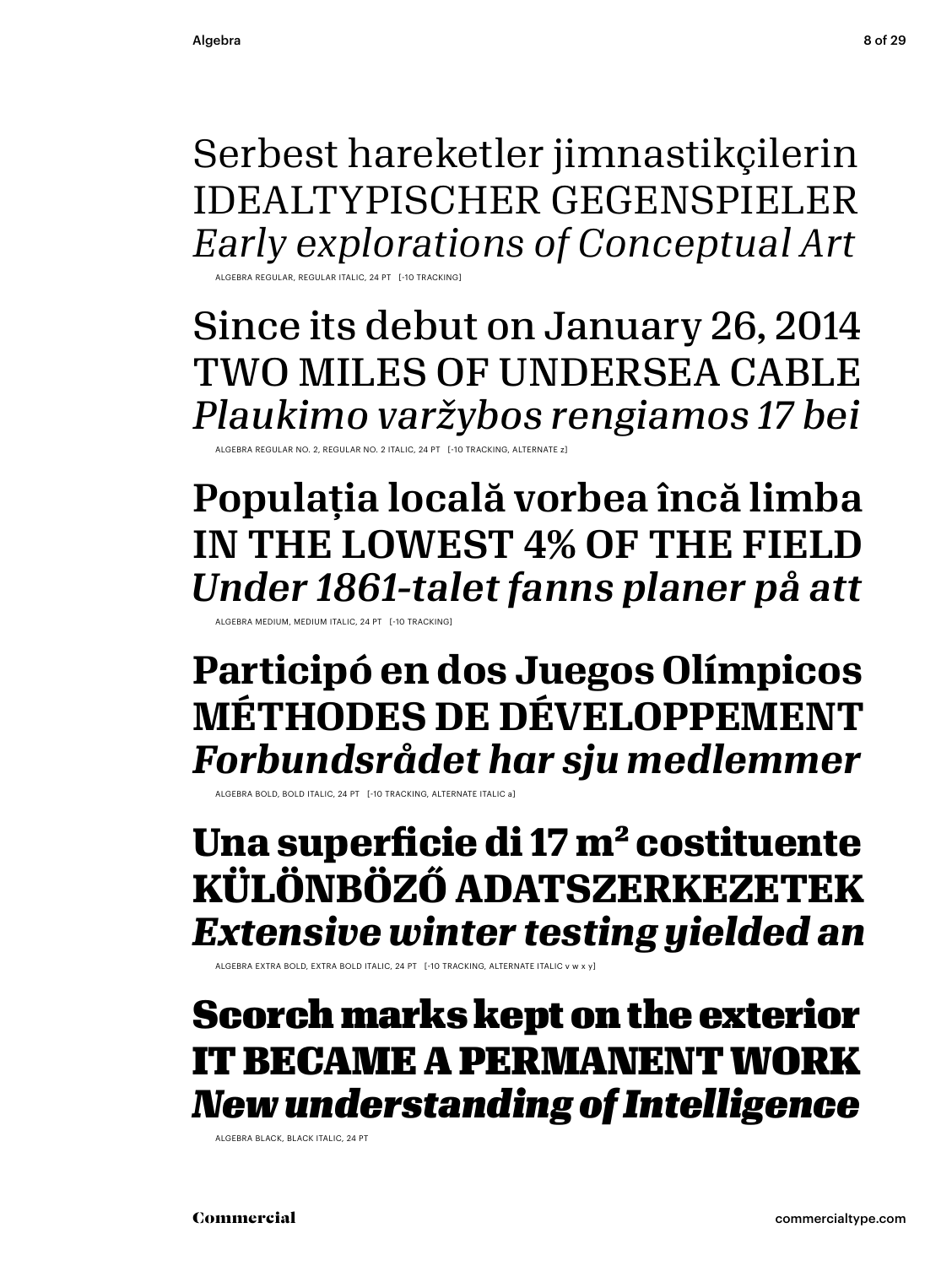ONE OF THE KEY FIGURES IN THE VANGUARD Yaklaşık 22.600 kilometrekarelik yüzölçümüne *A STRETCH OF OLD-TIME ELEVATED RAIL LINE Kanalais Baltijos jūra yra sujungta su Baltąja jūra*

ALGEBRA REGULAR, REGULAR ITALIC, 18 PT

AFSTANDSMÅLER KAN VÆLGES VILKÅRLIGT Traditional methods eventually gave way to an *AZ INTENCIÓMENTES MŰVÉSZET ALAPELVE A La storia più remota del cantone è praticamente* ALGEBRA REGULAR NO. 2, REGULAR NO. 2 ITALIC, 18 PT

IS EEN BELANGRIJK VERKEERSKNOOPPUNT Stockholm se trouve sur la côte orientale de la *DE DISCIPLINER SVØMNING, CYKLING OG LØB La otra sílaba correspondiente al nombre viene*

ALGEBRA MEDIUM, MEDIUM ITALIC, 18 PT

**UMA CONFERÊNCIA EM 2003 SOBRE MÚSICA Sie wird bis zu 12.600 Meter breit und hat eine** *NEPROMJENIJIVI ILI TERMINALNI ELEMENTI Dæmi um orð í íslensku sem eiga rætur að rekja* ALGEBRA BOLD, BOLD ITALIC, 18 PT

**CINEMA PROGRAMMING FOR OCTOBER 2016 På svenska betraktas numera "ä" som en egen** *NACHÁZÍ SE TU I NEJVĚTŠÍ MAKETA MOSKVY It took only 17 months for the yield to be halved*

ALGEBRA EXTRA BOLD, EXTRA BOLD ITALIC, 18 PT [ALTERNATE ITALIC a v y]

LA PRESENTACIÓN DEL TRABAJO CONSISTE Past structural modifications to these models *FOUR ELEMENTS OF CRAFT BEER MOVEMENT Członkowie zasiadający w radzie są wybierani*

ALGEBRA BLACK, BLACK ITALIC, 18 PT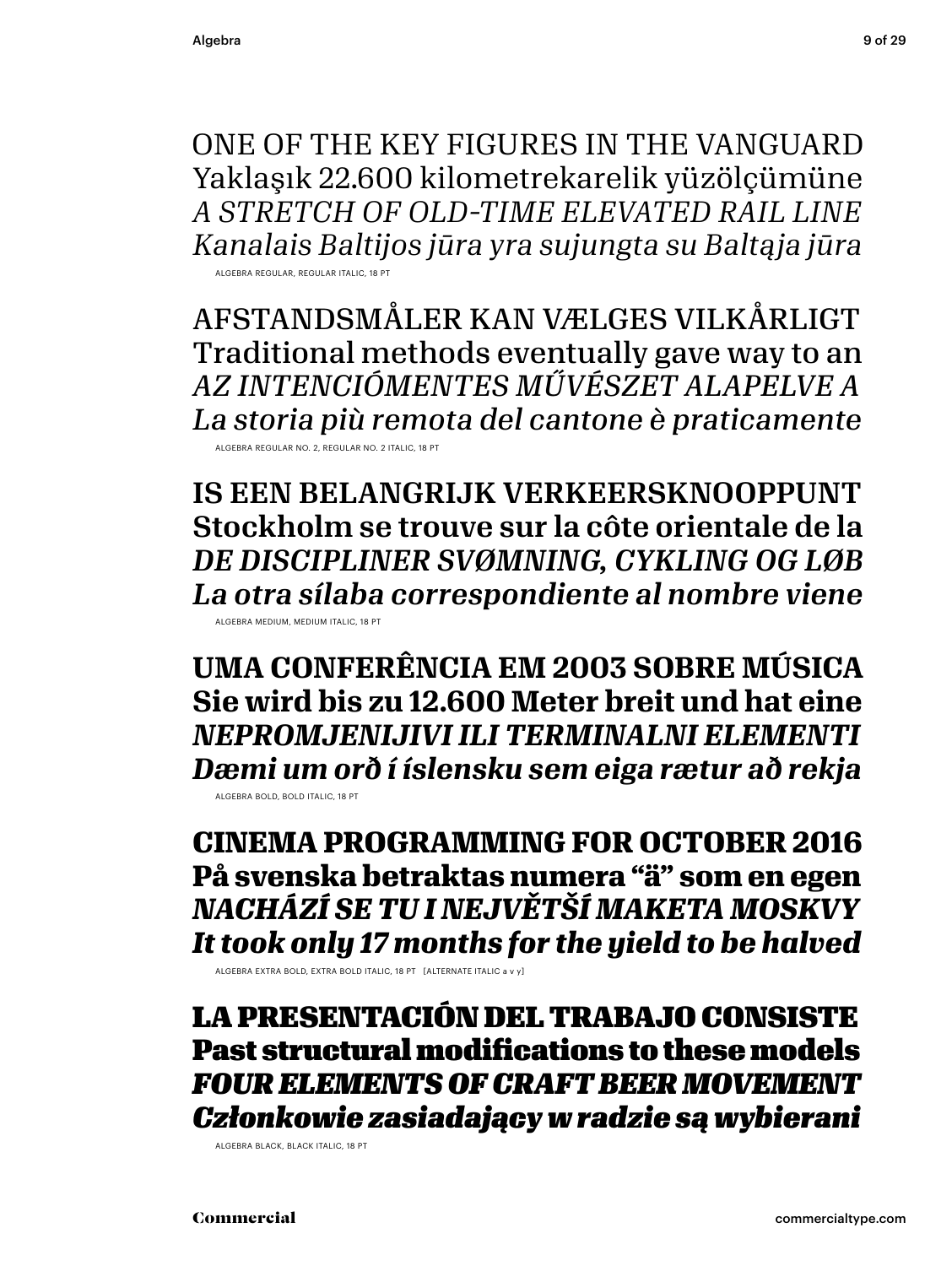SOMEONE PLACED A METAL BOX UNDERNEATH A STATUE La fundación aporta 21,11 millones en un ambicioso proyecto *MEHR ALS 110 OSTEUROPAEXPERTEN WENDEN SICH GEGEN By the mid-19th century these various industrial zones were at*

ALGEBRA REGULAR, REGULAR ITALIC, 14 PT [ALTERNATE ITALIC v w y]

FURTHER CHANGES COMING EARLY NEXT YEAR INCLUDE Fl-istaġun li ġej Kvyat se jkun qed jieħu post l-eks champion *PREJŠNJEGA JE, DENIMO, Z ZNESKOM OKOLI £1,1 MILIJONA Ecco l'edizione 2015 di «Foodies», la guida del Gambero Rosso*

ALGEBRA REGULAR NO. 2, REGULAR NO. 2 ITALIC , 14 PT [ALTERNATE ITALIC z]

CONSERVATORS WILL X-RAY THE COWHIDE TO FIND OUT Cztery krótkie filmy fabularne w reżyserii Wojciecha Fiwka *THE IMMORTALITY DRIVE IS A MEMORY DEVICE ON BOARD Grote musea in steden als Parijs, Londen, New York en Bilbao* ALGEBRA MEDIUM, MEDIUM ITALIC, 14 PT

**STASHED IN THE MASSACHUSETTS STATEHOUSE IN 1765 Bara 311 plan hade beställts världen över, det borde ha varit** *DOS 332 CASOS REUNIDOS PELO SITE AO LONGO DE 8 ANOS Demand rose significantly from 1.1% to 9.7% this past quarter*

ALGEBRA BOLD, BOLD ITALIC, 14 PT

**ITS PRIZED INNOVATIVE GARDENS AND MODERN SPACES Mussel, clam and oyster recipes from around the world are** *FOR NORTHERN HONG KONG, OVER 5/8 OF THE POPULATION Quickly exacting only as much regulation in such short time*

ALGEBRA EXTRA BOLD, EXTRA BOLD ITALIC, 14 PT [ALTERNATE ITALIC a g k x]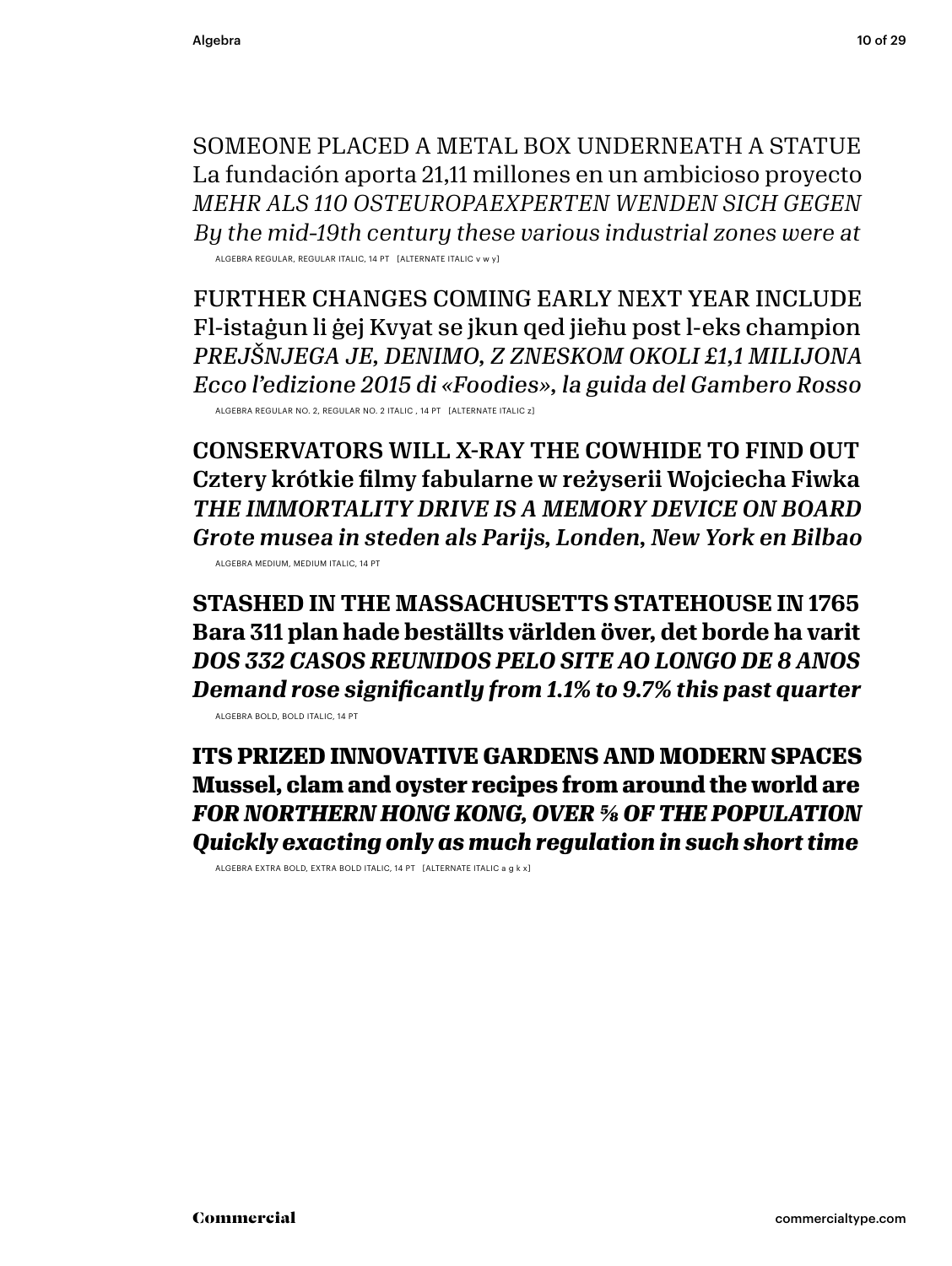ALGEBRA REGULAR, 50 PT [-15 TRACKING]

## Particulièrement

ALGEBRA REGULAR NO. 2, 50 PT [-15 TRACKING]

Avantgardistiska ALGEBRA MEDIUM, 50 PT [-15 TRACKING]

## **Incredulousness**

ALGEBRA BOLD, 50 PT [-15 TRACKING]

## **diministratively**

ALGEBRA EXTRA BOLD, 50 PT [-15 TRACKING]

## Verwaltungssitz

ALGEBRA BLACK, 50 PT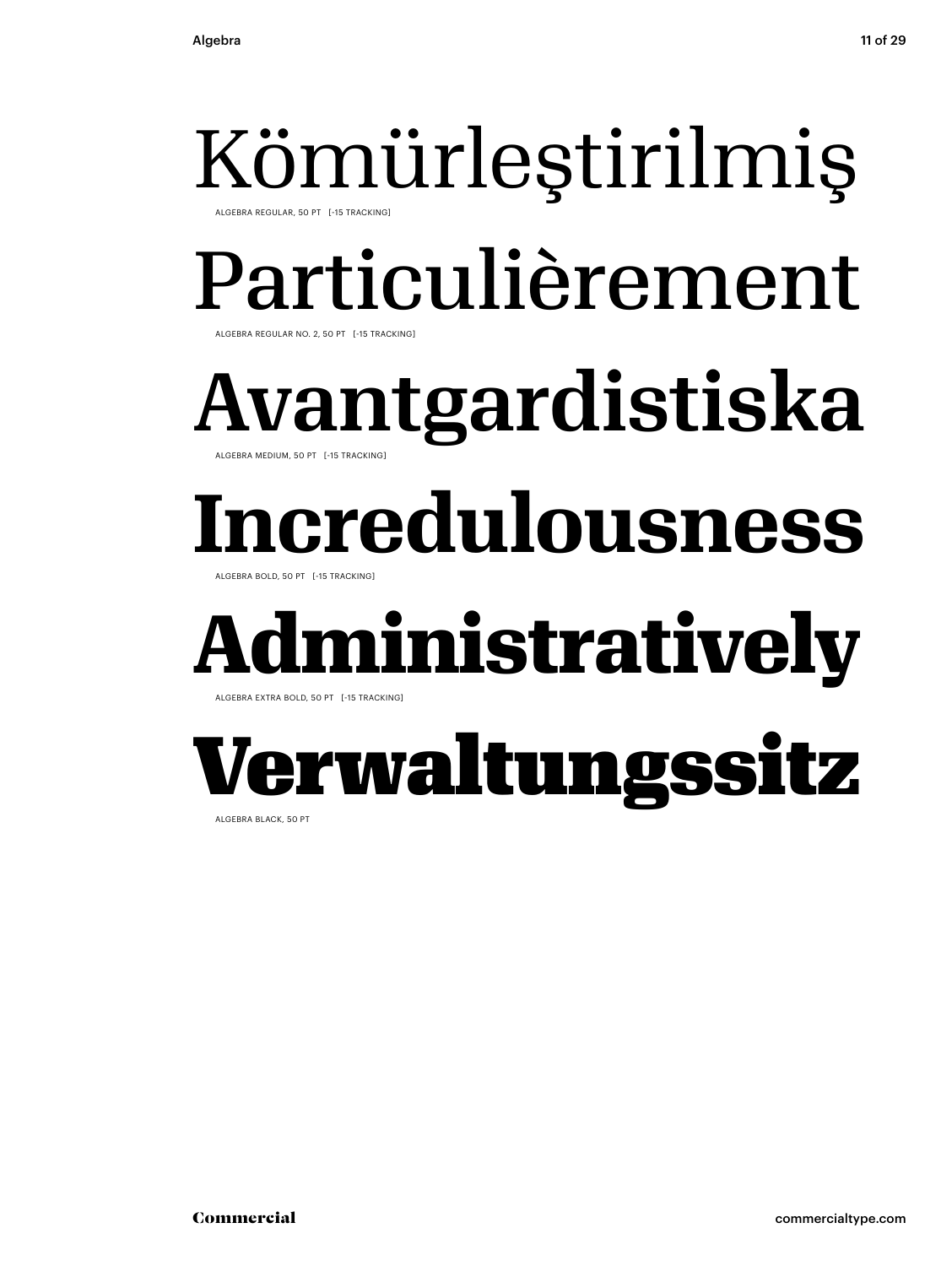### *Infrapunasäteilyn* ALGEBRA REGULAR ITALIC, 50 PT [-15 TRACKING]

*Experimentações*

**FRACKING, ALTERNATE a x** 

*Autobiographical* ALGEBRA MEDIUM ITALIC, 50 PT [-15 TRACKING]

## *Postmodernismā*

ALGEBRA BOLD ITALIC, 50 PT [-15 TRACKING]

## *Developmentally*

ALGEBRA EXTRA BOLD ITALIC, 50 PT [-15 TRACKING, ALTERNAT

## *Instrumentation*

ALGEBRA BLACK ITALIC, 50 PT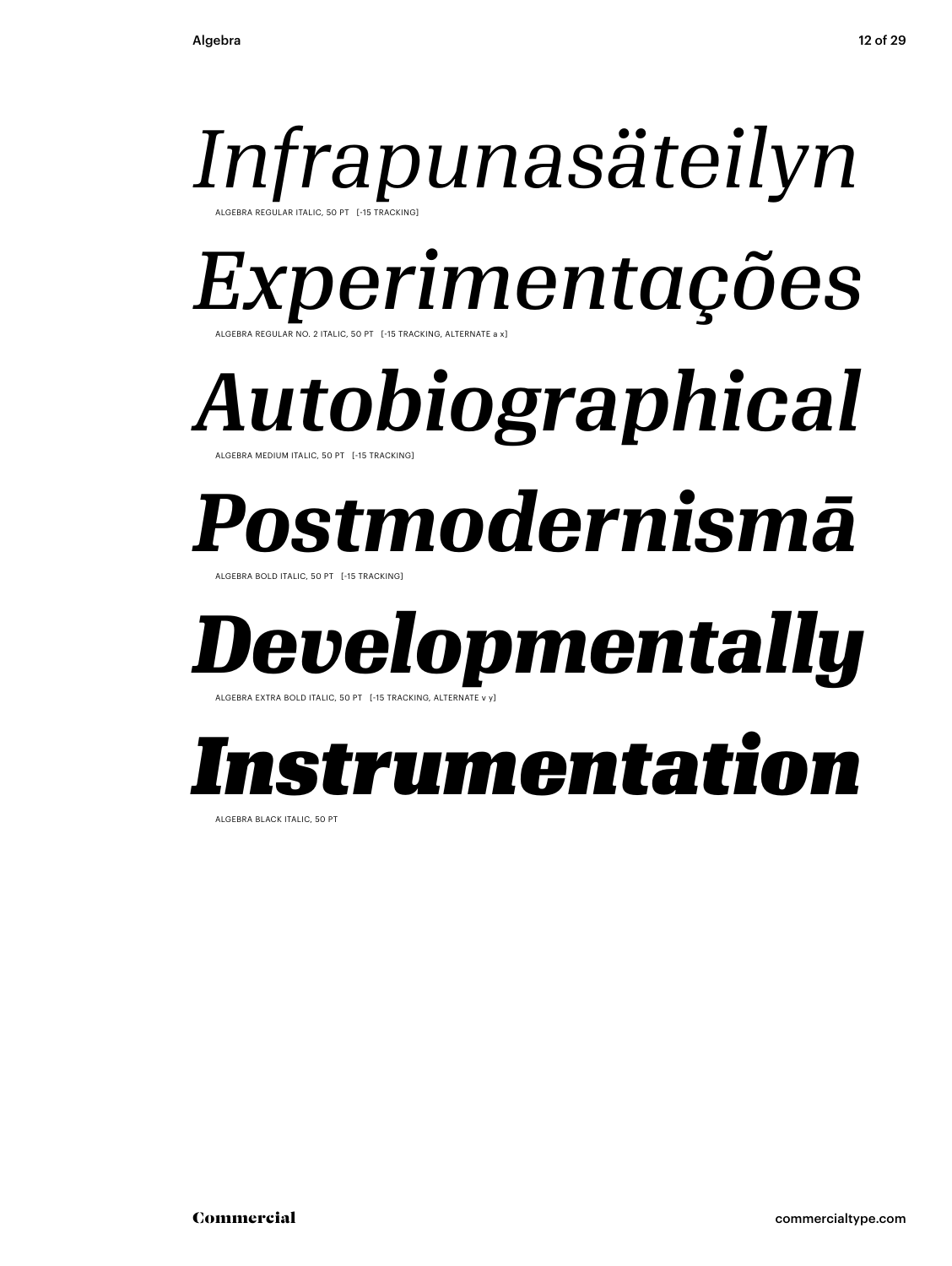ALGEBRA REGULAR, REGULAR ITALIC, MEDIUM, BOLD, 16/20 PT

THE SPANISH WAR, which began in 1739, and the French war which soon followed it occasioned further increase of the debt, which, on the 31st of December 1748, after it had been concluded by the Treaty of Aix-la-Chapelle, amounted to £78,293,313. The most profound peace of the seventeen years of continuance had taken no more than £8,328,354 from it. A war of less than nine years' continuance added £31,338,689 to it (Refer to James Postlethwaite's *History of the Public Revenue*). During the administration of Mr. Pelham, the interest of the public debt was reduced from 4% to 3%; or at least measures were taken for reducing it, from four to three per cent; **the sinking fund** was increased, and some part of the public debt was paid off. In 1755, before the breaking out of the late war, the funded debt of Great Britain amounted to £72,289,673. On the 5th of January 1763, at the conclusion of the peace, the funded debt amounted to £122,603,336. The unfunded debt has been stated at £13,927,589. But the expense occasioned by the war did not end with the conclusion of the peace, so that though, on the 5th of January 1764, the funded debt was increased (partly by a new loan, and partly by funding a part of REGULAR ALL CAPS

MEDIUM

REGULAR

PROPORTIONAL LINING FIGURES

REGULAR ITALIC

BOLD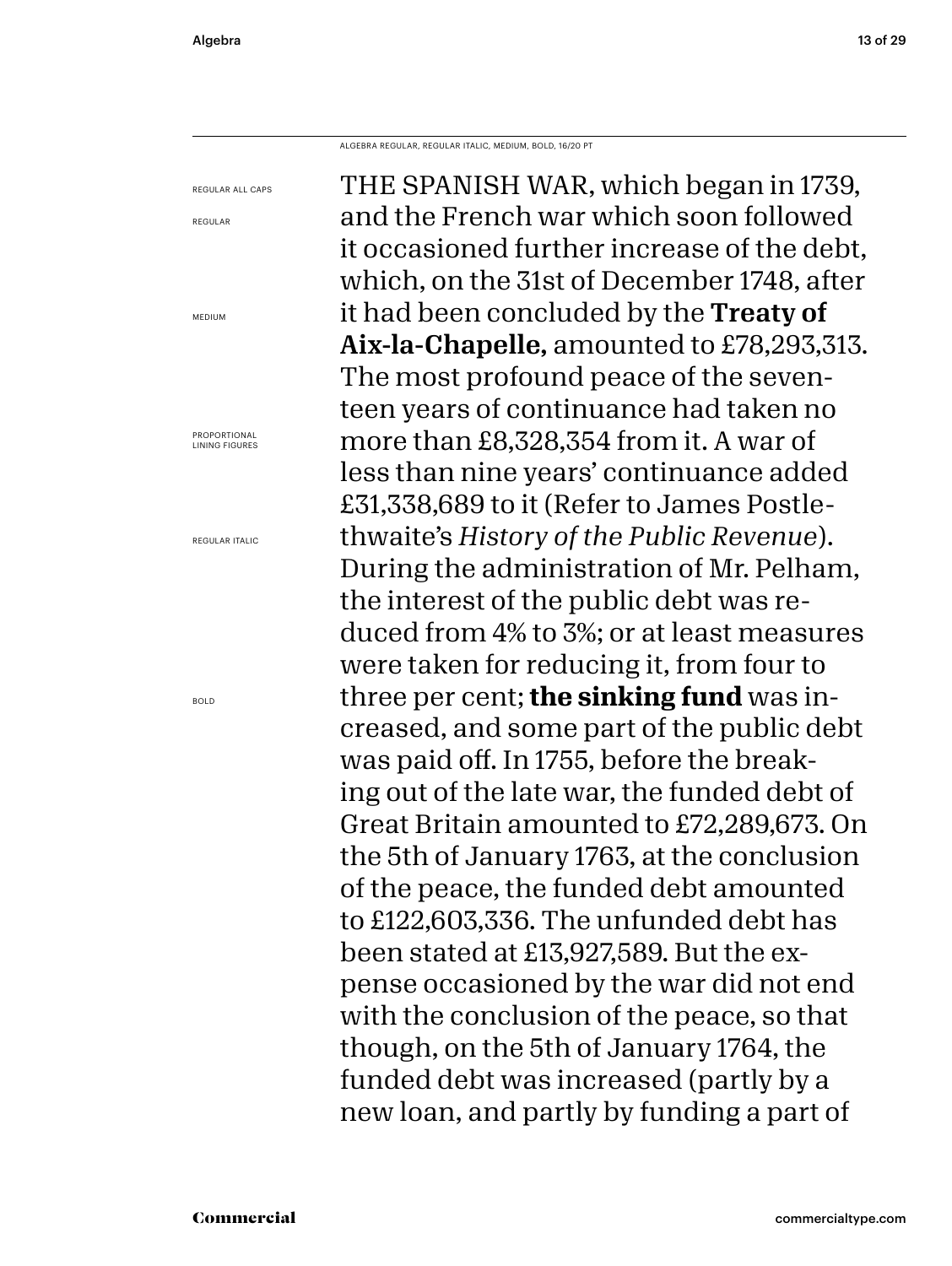REGULAR NO. 2

BOLD

ALGEBRA REGULAR NO. 2, REGULAR NO. 2 ITALIC, BOLD, 16/20 PT

THE SPANISH WAR, which began in 1739, and the French war which soon followed it occasioned further increase of the debt, which, on the 31st of December 1748, after it had been concluded by the **Treaty of Aix-la-Chapelle,** amounted to £78,293,313. The most profound peace of the seventeen years of continuance had taken no more than £8,328,354 from it. A war of less than nine years' continuance added £31,338,689 to it (Refer to James Postlethwaite's *History of the Public Revenue*). During the administration of Mr. Pelham, the interest of the public debt was reduced from 4% to 3%; or at least measures were taken for reducing it, from four to three per cent; **the sinking fund** was increased, and some part of the public debt was paid off. In 1755, before the breaking out of the late war, the funded debt of Great Britain amounted to £72,289,673. On the 5th of January 1763, at the conclusion of the peace, the funded debt amounted to £122,603,336. The unfunded debt has been stated at £13,927,589. But the expense occasioned by the war did not end with the conclusion of the peace, so that though, on the 5th of January 1764, the funded debt was increased (partly by a new loan, and partly by funding a part of REGULAR NO. 2 ALL CAPS REGULAR NO. 2 ITALIC

PROPORTIONAL LINING FIGURES

BOLD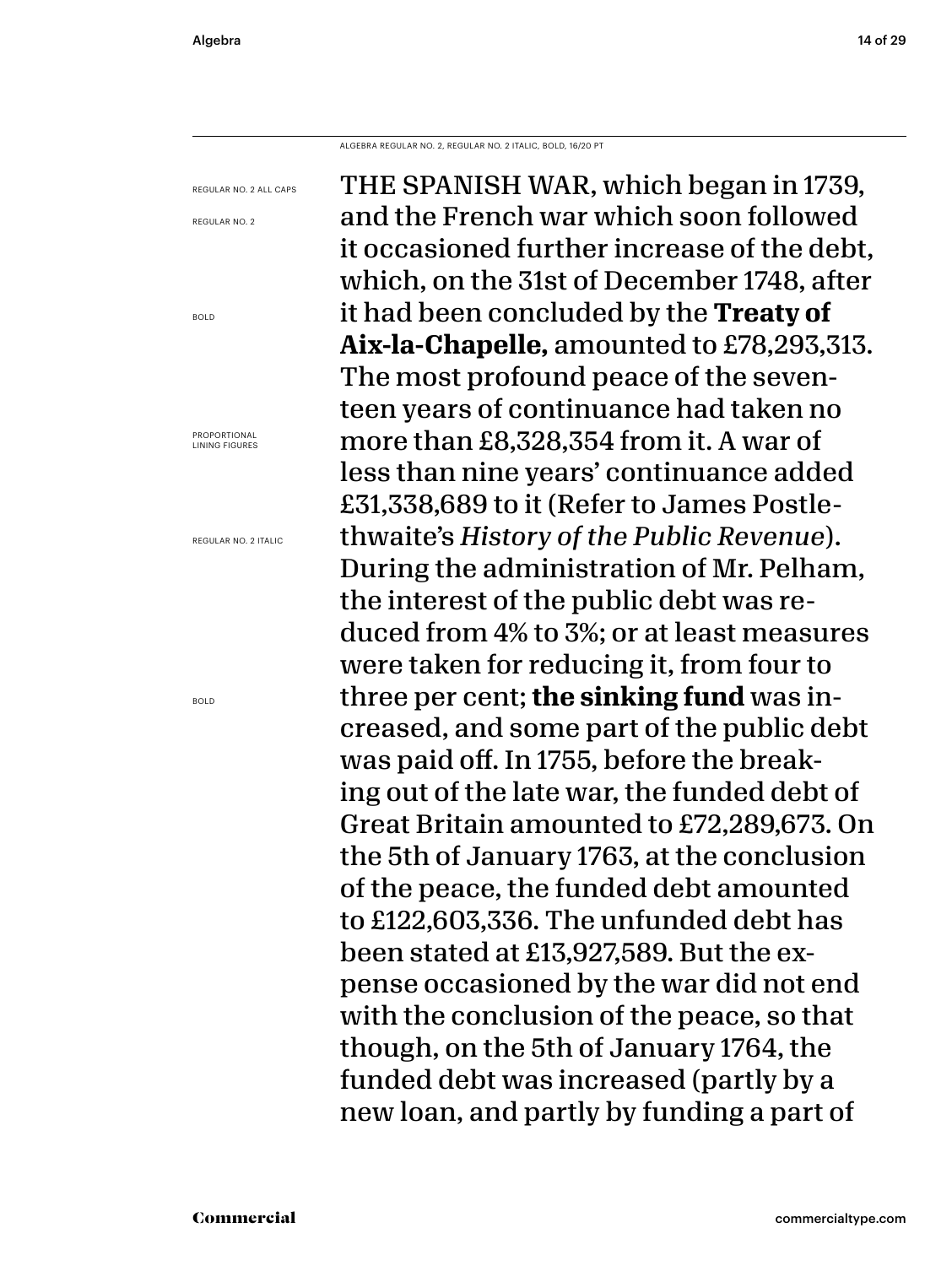ALGEBRA MEDIUM, MEDIUM ITALIC, EXTRA BOLD, 16/20 PT

THE SPANISH WAR, which began in 1739, and the French war which soon followed it occasioned further increase of the debt, which, on the 31st of December 1748, after it had been concluded by the **Treaty of Aix-la-Chapelle,** amounted to £78,293,313. The most profound peace of the seventeen years of continuance had taken no more than £8,328,354 from it. A war of less than nine years' continuance added £31,338,689 to it (Refer to James Postlethwaite's *History of the Public Revenue*). During the administration of Mr. Pelham, the interest of the public debt was reduced from 4% to 3%; or at least measures were taken for reducing it, from four to three per cent; **the sinking fund** was increased, and some part of the public debt was paid off. In 1755, before the breaking out of the late war, the funded debt of Great Britain amounted to £72,289,673. On the 5th of January 1763, at the conclusion of the peace, the funded debt amounted to £122,603,336. The unfunded debt has been stated at £13,927,589. But the expense occasioned by the war did not end with the conclusion of the peace, so that though, on the 5th of January 1764, the funded debt was increased (partly by a new loan, and partly by funding a part of

MEDIUM ALL CAPS MEDIUM

EXTRA BOLD

PROPORTIONAL LINING FIGURES

MEDIUM ITALIC

EXTRA BOLD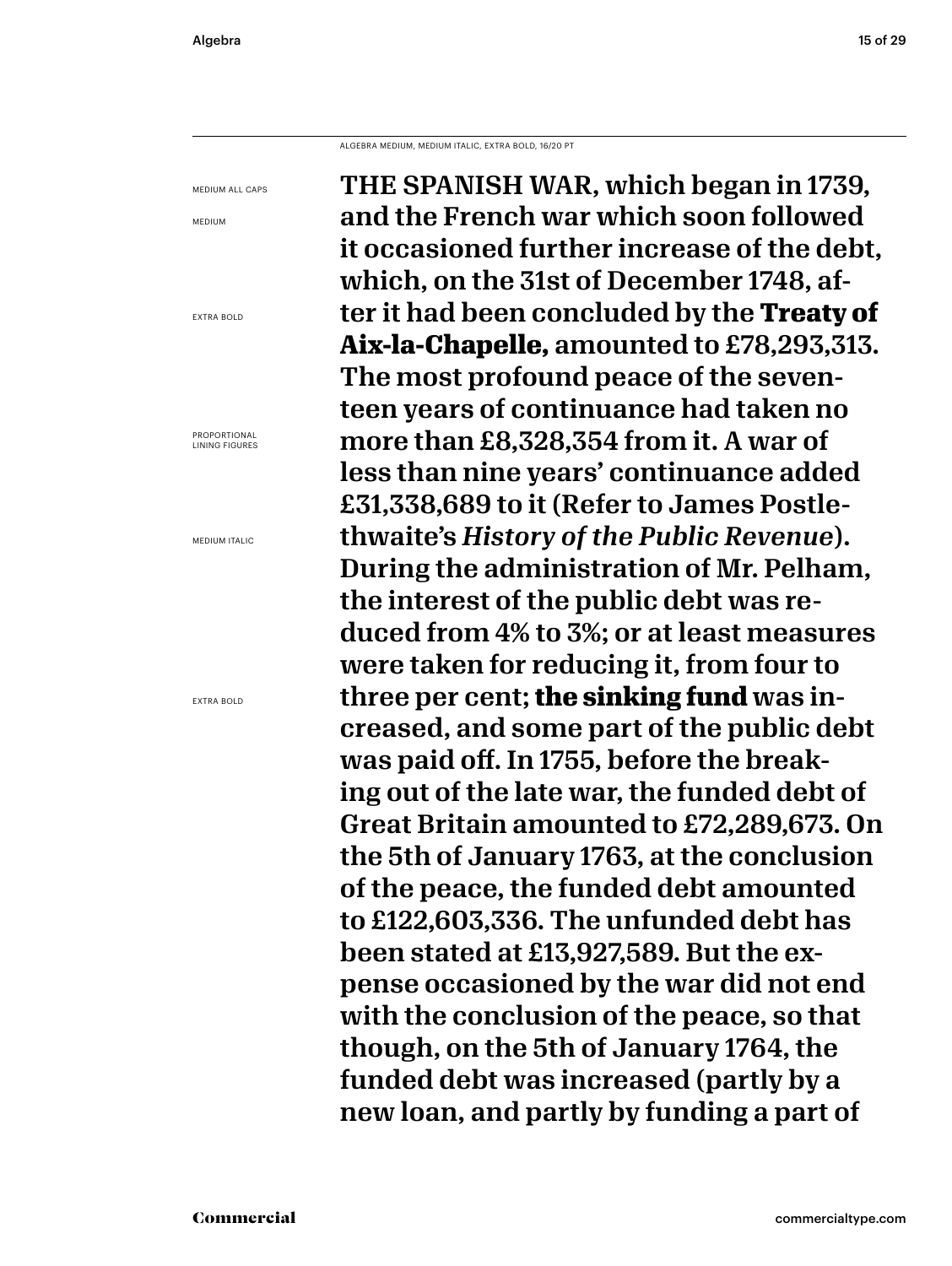### **The Psychology of Beauty**

Every introduction to the problems of aesthetics begins by acknowledging the existence and claims of two methods of attack—the *general, philosophical, deductive*, which starts from a complete metaphysics and installs beauty in its place among the other great concepts; and the *empirical*, or *inductive*, which seeks to disengage a general principle of beauty from the objects of aesthetic experience and the facts of aesthetic enjoyment: an example of Fechner's "aesthetics from above & from below."

### **Methodologies**

The first was the method of aesthetics par excellence. It was indeed only through the desire of an eighteenth-century philosopher, Baumgarten, to round out his "architectonic" of metaphysics that the science received its name, as designating the theory of knowledge in the form of feeling, parallel to that of "clear," logical thought. Kant, Schelling, and Hegel, again, made use of the concept of *the Beautiful* as a kind of keystone or cornice for their respective philosophical edifices. Aesthetics, then, came into being as the philosophy of the Beautiful, and it may be asked why this philosophical aesthetics does not suffice; why beauty should need for its understanding also an aesthetics "von unten." The answer is not that no system of philosophy is universally accepted, but that *the general aesthetic theories* have not, as yet at least, succeeded in answering the plain questions of "the plain man" in regard to concrete beauty. Kant, indeed, frankly denied that the explanation of concrete beauty, or "Doctrine of Taste," as he called it, was possible, while the various definers of beauty as "the union of the Real and the Ideal" "the expression of the

ALGEBRA REGULAR, REGULAR ITALIC, BOLD, 10/13 PT ALGEBRA REGULAR NO. 2, REGULAR NO. 2 ITALIC, BOLD, 10/13 PT

### **The Psychology of Beauty**

Every introduction to the problems of aesthetics begins by acknowledging the existence and claims of two methods of attack—the *general, philosophical, deductive*, which starts from a complete metaphysics and installs beauty in its place among the other great concepts; and the *empirical*, or *inductive*, which seeks to disengage a general principle of beauty from the objects of aesthetic experience and the facts of aesthetic enjoyment: an example of Fechner's "aesthetics from above & from below."

### **Methodologies**

The first was the method of aesthetics par excellence. It was indeed only through the desire of an eighteenth-century philosopher, Baumgarten, to round out his "architectonic" of metaphysics that the science received its name, as designating the theory of knowledge in the form of feeling, parallel to that of "clear," logical thought. Kant, Schelling, and Hegel, again, made use of the concept of *the Beautiful* as a kind of keystone or cornice for their respective philosophical edifices. Aesthetics, then, came into being as the philosophy of the Beautiful, and it may be asked why this philosophical aesthetics does not suffice; why beauty should need for its understanding also an aesthetics "von unten." The answer is not that no system of philosophy is universally accepted, but that *the general aesthetic theories* have not, as yet at least, succeeded in answering the plain questions of "the plain man" in regard to concrete beauty. Kant, indeed, frankly denied that the explanation of concrete beauty, or "Doctrine of Taste," as he called it, was possible, while the various definers of beauty as "the union of the Real and the Ideal" "the expression of the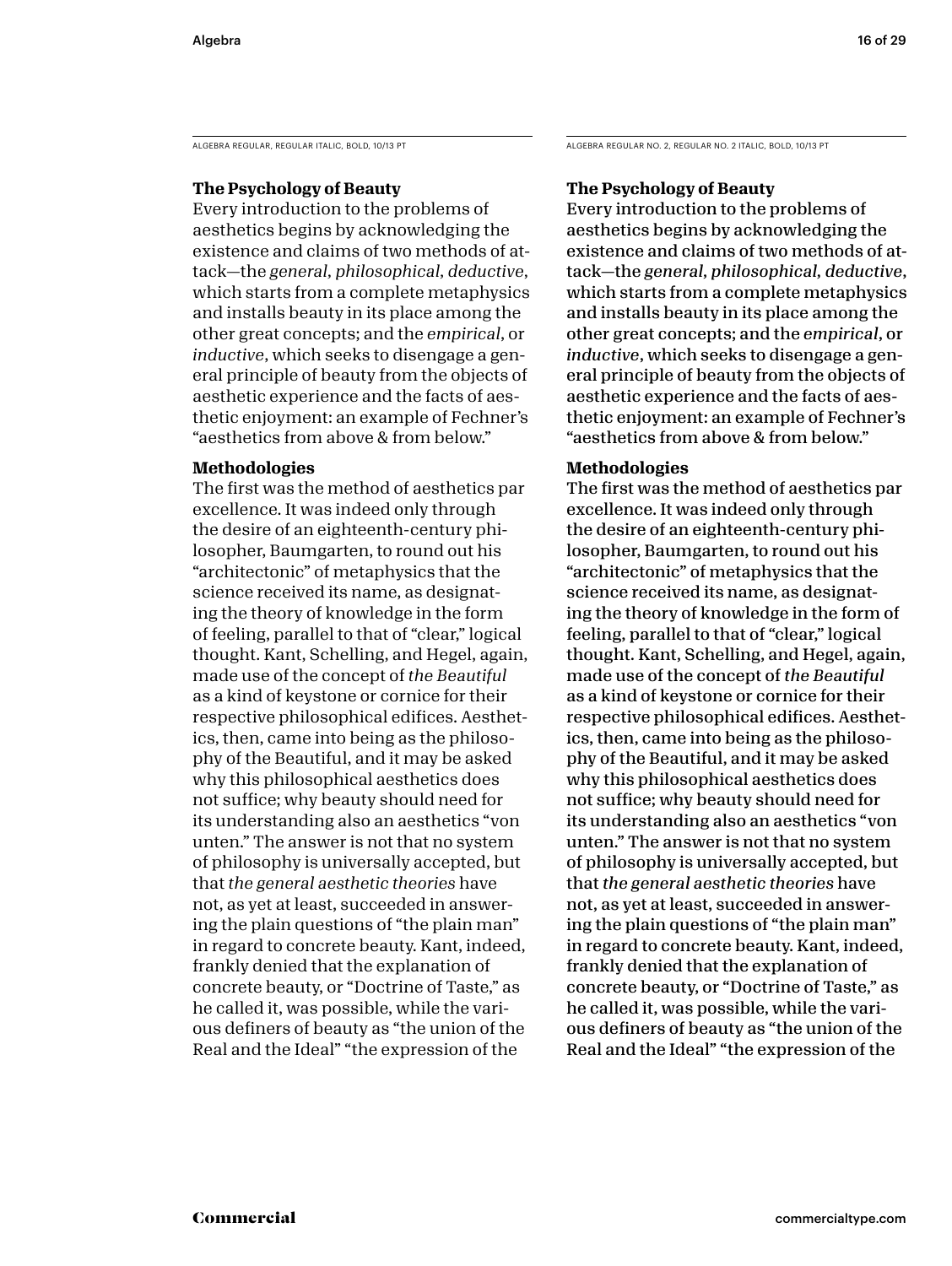ALGEBRA REGULAR, REGULAR ITALIC, BOLD, 10/13 PT ALGEBRA REGULAR, REGULAR ITALIC, BOLD, 10/13 PT

### *The Psychology of Beauty*

*Every introduction to the problems of aesthetics begins by acknowledging the existence and claims of two methods of attack—the general, philosophical, deductive, which starts from a complete metaphysics and installs beauty in its place among the other great concepts; and the empirical, or inductive, which seeks to disengage a general principle of beauty from the objects of aesthetic experience and the facts of aesthetic enjoyment: an example of Fechner's "aesthetics from above & from below."* 

### *Methodologies*

*The first was the method of aesthetics par excellence. It was indeed only through the desire of an eighteenth-century philosopher, Baumgarten, to round out his "architectonic" of metaphysics that the science received its name, as designating the theory of knowledge in the form of feeling, parallel to that of "clear," logical thought. Kant, Schelling, and Hegel, again, made use of the concept of the Beautiful as a kind of keystone or cornice for their respective philosophical edifices. Aesthetics, then, came into being as the philosophy of the Beautiful, and it may be asked why this philosophical aesthetics does not suffice; why beauty should need for its understanding also an aesthetics "von unten." The answer is not that no system of philosophy is universally accepted, but that the general aesthetic theories have not, as yet at least, succeeded in answering the plain questions of "the plain man" in regard to concrete beauty. Kant, indeed, frankly denied that the explanation of concrete beauty, or "Doctrine of Taste," as he called it, was possible, while the various definers of beauty as "the union of the Real and the Ideal" "the expression of the Ideal to Sense," have done no more than he. No* 

[ALTERNATE a g k x]

### *The Psychology of Beauty*

*Every introduction to the problems of aesthetics begins by acknowledging the existence and claims of two methods of attack—the general, philosophical, deductive, which starts from a complete metaphysics and installs beauty in its place among the other great concepts; and the empirical, or inductive, which seeks to disengage a general principle of beauty from the objects of aesthetic experience and the facts of aesthetic enjoyment: an example of Fechner's "aesthetics from above & from below."* 

### *Methodologies*

*The first was the method of aesthetics par excellence. It was indeed only through the desire of an eighteenth-century philosopher, Baumgarten, to round out his "architectonic" of metaphysics that the science* 

ALGEBRA REGULAR, REGULAR ITALIC, BOLD, 10/13 PT [ALTERNATE a g k v w y x]

### *The Psychology of Beauty*

*Every introduction to the problems of aesthetics begins by acknowledging the existence and claims of two methods of attack—the general, philosophical, deductive, which starts from a complete metaphysics and installs beauty in its place among the other great concepts; and the empirical, or inductive, which seeks to disengage a general principle of beauty from the objects of aesthetic experience and the facts of aesthetic enjoyment: an example of Fechner's "aesthetics from above & from below."* 

### *Methodologies*

*The first was the method of aesthetics par excellence. It was indeed only through the desire of an eighteenth-century philosopher, Baumgarten, to round out his "architectonic" of metaphysics that the science*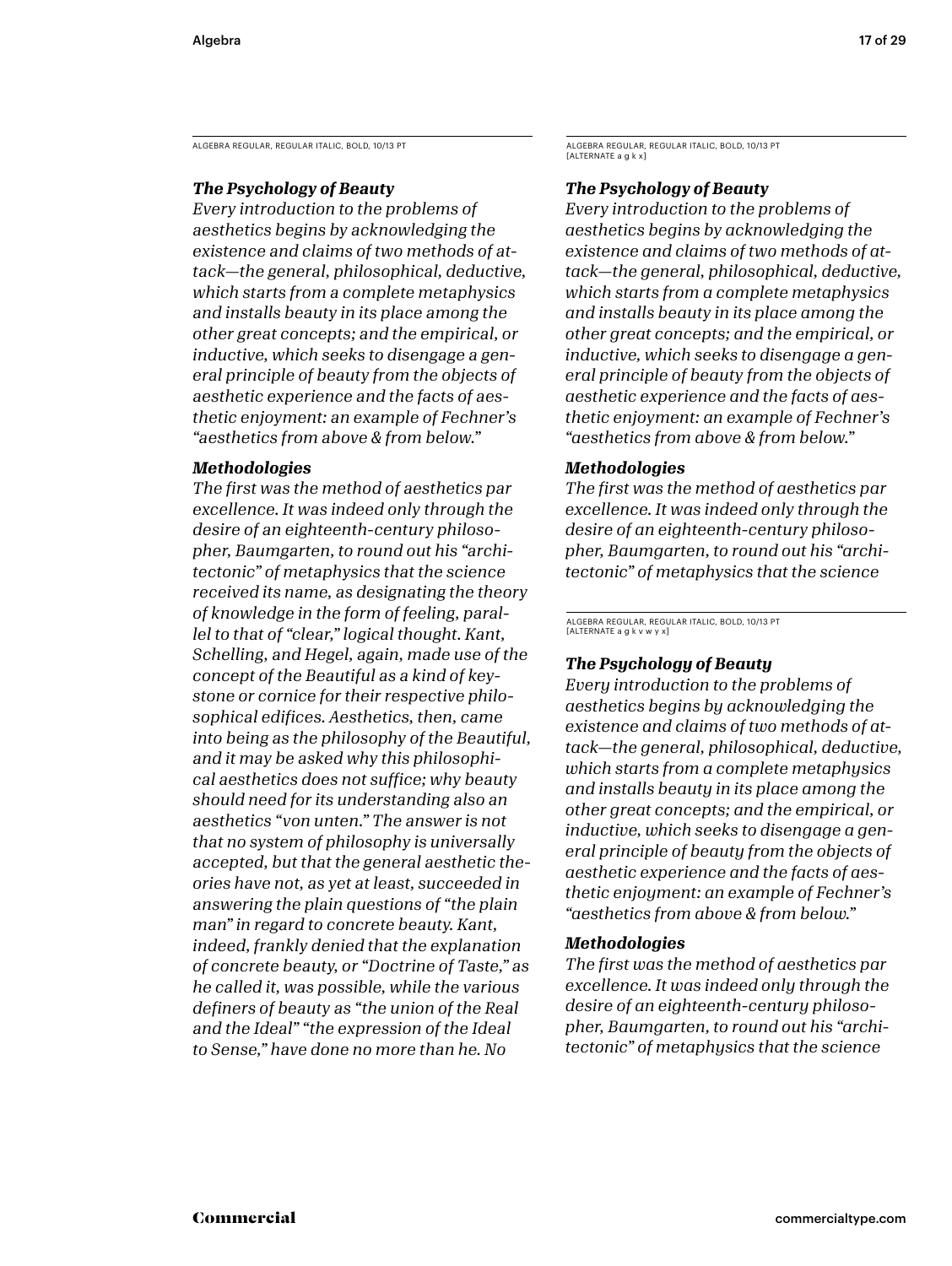ALGEBRA MEDIUM, MEDIUM ITALIC, EXTRA BOLD, 10/13 PT ALGEBRA BOLD, BOLD ITALIC, 10/13 PT

### **The Psychology of Beauty**

Every introduction to the problems of aesthetics begins by acknowledging the existence and claims of two methods of attack—the *general, philosophical, deductive*, which starts from a complete metaphysics and installs beauty in its place among the other great concepts; and the *empirical*, or *inductive*, which seeks to disengage a general principle of beauty from the objects of aesthetic experience and the facts of aesthetic enjoyment: an example of Fechner's "aesthetics from above & from below."

### **Methodologies**

The first was the method of aesthetics par excellence. It was indeed only through the desire of an eighteenth-century philosopher, Baumgarten, to round out his "architectonic" of metaphysics that the science received its name, as designating the theory of knowledge in the form of feeling, parallel to that of "clear," logical thought. Kant, Schelling, and Hegel, again, made use of the concept of *the Beautiful* as a kind of keystone or cornice for their respective philosophical edifices. Aesthetics, then, came into being as the philosophy of the Beautiful, and it may be asked why this philosophical aesthetics does not suffice; why beauty should need for its understanding also an aesthetics "von unten." The answer is not that no system of philosophy is universally accepted, but that *the general aesthetic theories* have not, as yet at least, succeeded in answering the plain questions of "the plain man" in regard to concrete beauty. Kant, indeed, frankly denied that the explanation of concrete beauty, or "Doctrine of Taste," as he called it, was possible, while the various defin-

### **The Psychology of Beauty**

**Every introduction to the problems of aesthetics begins by acknowledging the existence and claims of two methods of attack—the** *general, philosophical, deductive***, which starts from a complete metaphysics and installs beauty in its place among the other great concepts; and the**  *empirical***, or** *inductive***, which seeks to disengage a general principle of beauty from the objects of aesthetic experience and the facts of aesthetic enjoyment: an example of Fechner's "aesthetics from above & from below."** 

### **Methodologies**

**The first was the method of aesthetics par excellence. It was indeed only through the desire of an eighteenth-century philosopher, Baumgarten, to round out his "architectonic" of metaphysics that the science received its name, as designating the theory of knowledge in the form of feeling, parallel to that of "clear," logical thought. Kant, Schelling, and Hegel, again, made use of the concept of** *the Beautiful* **as a kind of keystone or cornice for their respective philosophical edifices. Aesthetics, then, came into being as the philosophy of the Beautiful, and it may be asked why this philosophical aesthetics does not suffice; why beauty should need for its understanding also an aesthetics "von unten." The answer is not that no system of philosophy is universally accepted, but that** *the general aesthetic theories* **have not, as yet at least, succeeded in answering the plain questions of "the plain man" in regard to concrete beauty. Kant, indeed, frankly denied that the explanation of concrete beauty, or "Doctrine of Taste," as he called it, was possible, while the various defin-**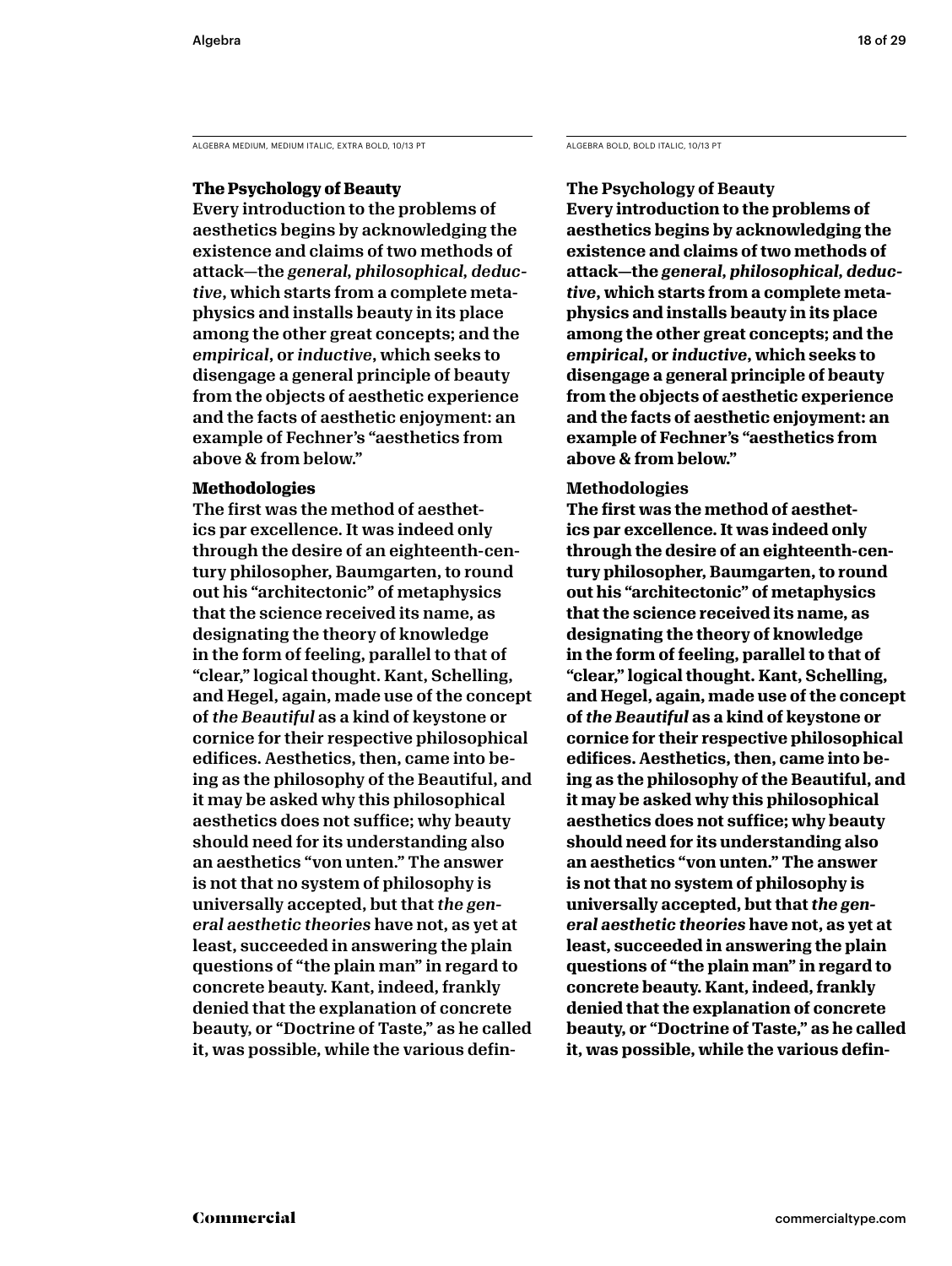ALGEBRA REGULAR, REGULAR ITALIC, BOLD, 9/12 PT ALGEBRA MEDIUM, MEDIUM ITALIC, EXTRA BOLD, 9/12 PT

### **The Psychology of Beauty**

Every introduction to the problems of aesthetics begins by acknowledging the existence and claims of two methods of attack—the *general, philosophical, deductive*, which starts from a complete metaphysics and installs beauty in its place among the other great concepts; and the *empirical*, or *inductive*, which seeks to disengage a general principle of beauty from the objects of aesthetic experience and the facts of aesthetic enjoyment: an example of Fechner's "aesthetics from above & from below."

### **Methodologies**

The first was the method of aesthetics par excellence. It was indeed only through the desire of an eighteenth-century philosopher, Baumgarten, to round out his "architectonic" of metaphysics that the science received its name, as designating the theory of knowledge in the form of feeling, parallel to that of "clear," logical thought. Kant, Schelling, and Hegel, again, made use of the concept of *the Beautiful* as a kind of keystone or cornice for their respective philosophical edifices. Aesthetics, then, came into being as the philosophy of the Beautiful, and it may be asked why this philosophical aesthetics does not suffice; why beauty should need for its understanding also an aesthetics "von unten."

### **The State of Criticism**

The answer is not that no system of philosophy is universally accepted, but that *the general aesthetic theories* have not, as yet at least, succeeded in answering the plain questions of "the plain man" in regard to concrete beauty. Kant, indeed, frankly denied that the explanation of concrete beauty, or "Doctrine of Taste," as he called it, was possible, while the various definers of beauty as "the union of the Real and the Ideal" "the expression of the Ideal to Sense," have done no more than he. No one of *these* aesthetic systems, in spite of volumes of so-called application of their principles to works of art, has been able to furnish a criterion of beauty. The criticism of the generations is summed up in the mild remark of Fechner, in

### **The Psychology of Beauty**

Every introduction to the problems of aesthetics begins by acknowledging the existence and claims of two methods of attack—the *general, philosophical, deductive*, which starts from a complete metaphysics and installs beauty in its place among the other great concepts; and the *empirical*, or *inductive*, which seeks to disengage a general principle of beauty from the objects of aesthetic experience and the facts of aesthetic enjoyment: an example of Fechner's "aesthetics from above & from below."

### **Methodologies**

The first was the method of aesthetics par excellence. It was indeed only through the desire of an eighteenth-century philosopher, Baumgarten, to round out his "architectonic" of metaphysics that the science received its name, as designating the theory of knowledge in the form of feeling, parallel to that of "clear," logical thought. Kant, Schelling, and Hegel, again, made use of the concept of *the Beautiful* as a kind of keystone or cornice for their respective philosophical edifices. Aesthetics, then, came into being as the philosophy of the Beautiful, and it may be asked why this philosophical aesthetics does not suffice; why beauty should need for its understanding also an aesthetics "von unten."

### **The State of Criticism**

The answer is not that no system of philosophy is universally accepted, but that *the general aesthetic theories* have not, as yet at least, succeeded in answering the plain questions of "the plain man" in regard to concrete beauty. Kant, indeed, frankly denied that the explanation of concrete beauty, or "Doctrine of Taste," as he called it, was possible, while the various definers of beauty as "the union of the Real and the Ideal" "the expression of the Ideal to Sense," have done no more than he. No one of *these* aesthetic systems, in spite of volumes of so-called application of their principles to works of art, has been able to furnish a criterion of beauty. The criticism of the generations is summed up in the mild remark of Fechner, in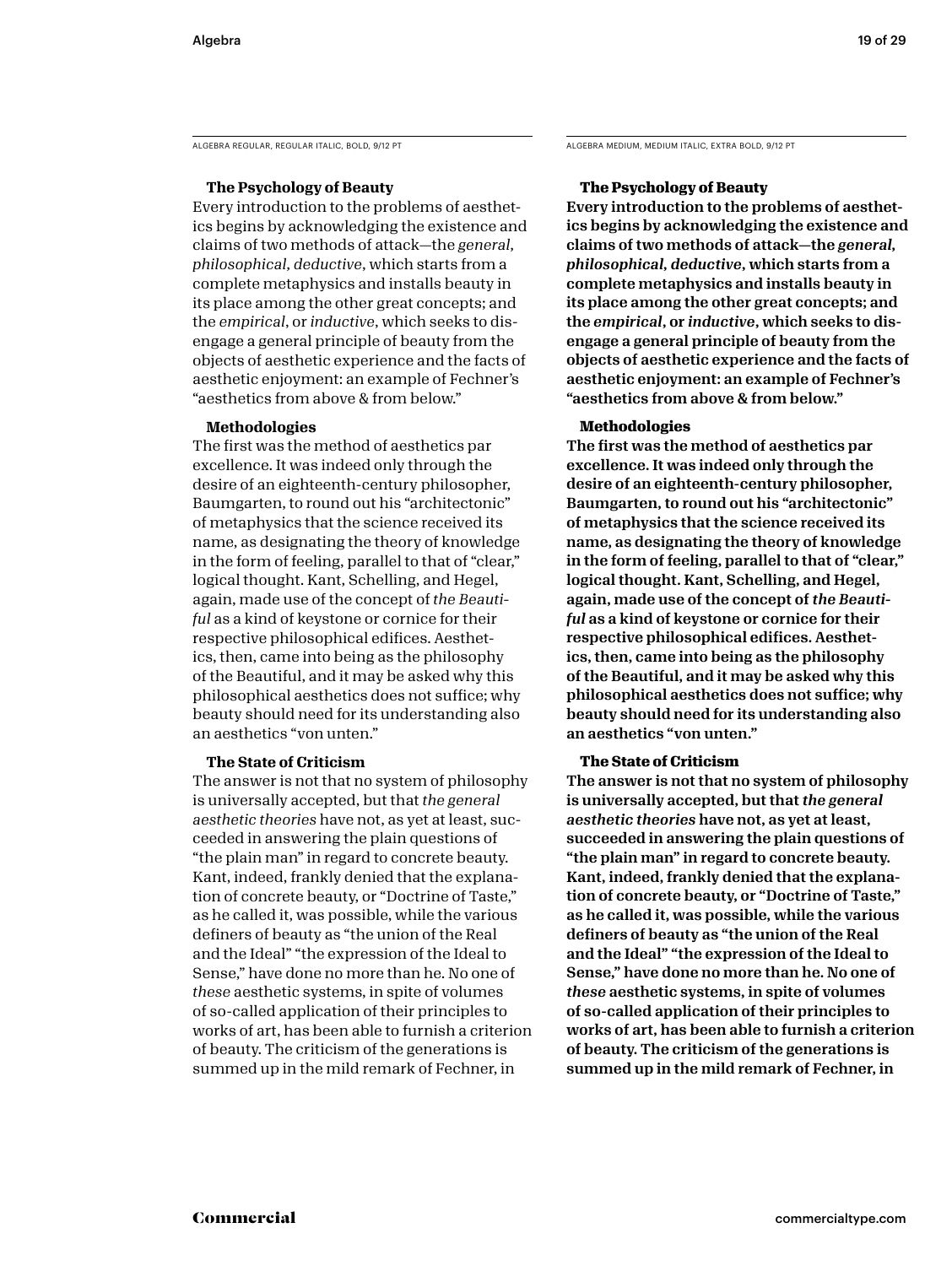ALGEBRA REGULAR, REGULAR ITALIC, BOLD, 8/11 PT ALGEBRA MEDIUM, MEDIUM ITALIC, EXTRA BOLD, 8/11 PT

### **The Psychology of Beauty**

Every introduction to the problems of aesthetics begins by acknowledging the existence and claims of two methods of attack—the *general, philosophical, deductive*, which starts from a complete metaphysics and installs beauty in its place among the other great concepts; and the *empirical*, or *inductive*, which seeks to disengage a general principle of beauty from the objects of aesthetic experience and the facts of aesthetic enjoyment: an example of Fechner's "aesthetics from above & from below."

### **Methodologies**

The first was the method of aesthetics par excellence. It was indeed only through the desire of an eighteenth-century philosopher, Baumgarten, to round out his "architectonic" of metaphysics that the science received its name, as designating the theory of knowledge in the form of feeling, parallel to that of "clear," logical thought. Kant, Schelling, and Hegel, again, made use of the concept of *the Beautiful* as a kind of keystone or cornice for their respective philosophical edifices. Aesthetics, then, came into being as the philosophy of the Beautiful, and it may be asked why this philosophical aesthetics does not suffice; why beauty should need for its understanding also an aesthetics "von unten."

### **The State of Criticism**

The answer is not that no system of philosophy is universally accepted, but that *the general aesthetic theories* have not, as yet at least, succeeded in answering the plain questions of "the plain man" in regard to concrete beauty. Kant, indeed, frankly denied that the explanation of concrete beauty, or "Doctrine of Taste," as he called it, was possible, while the various definers of beauty as "the union of the Real and the Ideal" "the expression of the Ideal to Sense," have done no more than he. No one of *these* aesthetic systems, in spite of volumes of so-called application of their principles to works of art, has been able to furnish a criterion of beauty. The criticism of the generations is summed up in the mild remark of Fechner, in his "Vorschule der Aesthetik," to the effect that the philosophical path leaves one in conceptions that, by reason of their generality, *do not well fit*  the particular cases. And so it was that empirical aesthetics arose, which does not seek to answer those plain questions as to the enjoyment of con-

### **The Psychology of Beauty**

Every introduction to the problems of aesthetics begins by acknowledging the existence and claims of two methods of attack—the *general, philosophical, deductive*, which starts from a complete metaphysics and installs beauty in its place among the other great concepts; and the *empirical*, or *inductive*, which seeks to disengage a general principle of beauty from the objects of aesthetic experience and the facts of aesthetic enjoyment: an example of Fechner's "aesthetics from above & from below."

### **Methodologies**

The first was the method of aesthetics par excellence. It was indeed only through the desire of an eighteenth-century philosopher, Baumgarten, to round out his "architectonic" of metaphysics that the science received its name, as designating the theory of knowledge in the form of feeling, parallel to that of "clear," logical thought. Kant, Schelling, and Hegel, again, made use of the concept of *the Beautiful* as a kind of keystone or cornice for their respective philosophical edifices. Aesthetics, then, came into being as the philosophy of the Beautiful, and it may be asked why this philosophical aesthetics does not suffice; why beauty should need for its understanding also an aesthetics "von unten."

### **The State of Criticism**

The answer is not that no system of philosophy is universally accepted, but that *the general aesthetic theories* have not, as yet at least, succeeded in answering the plain questions of "the plain man" in regard to concrete beauty. Kant, indeed, frankly denied that the explanation of concrete beauty, or "Doctrine of Taste," as he called it, was possible, while the various definers of beauty as "the union of the Real and the Ideal" "the expression of the Ideal to Sense," have done no more than he. No one of *these* aesthetic systems, in spite of volumes of so-called application of their principles to works of art, has been able to furnish a criterion of beauty. The criticism of the generations is summed up in the mild remark of Fechner, in his "Vorschule der Aesthetik," to the effect that the philosophical path leaves one in conceptions that, by reason of their generality, *do not well fit* the particular cases. And so it was that empirical aesthetics arose, which does not seek to answer those plain questions as to the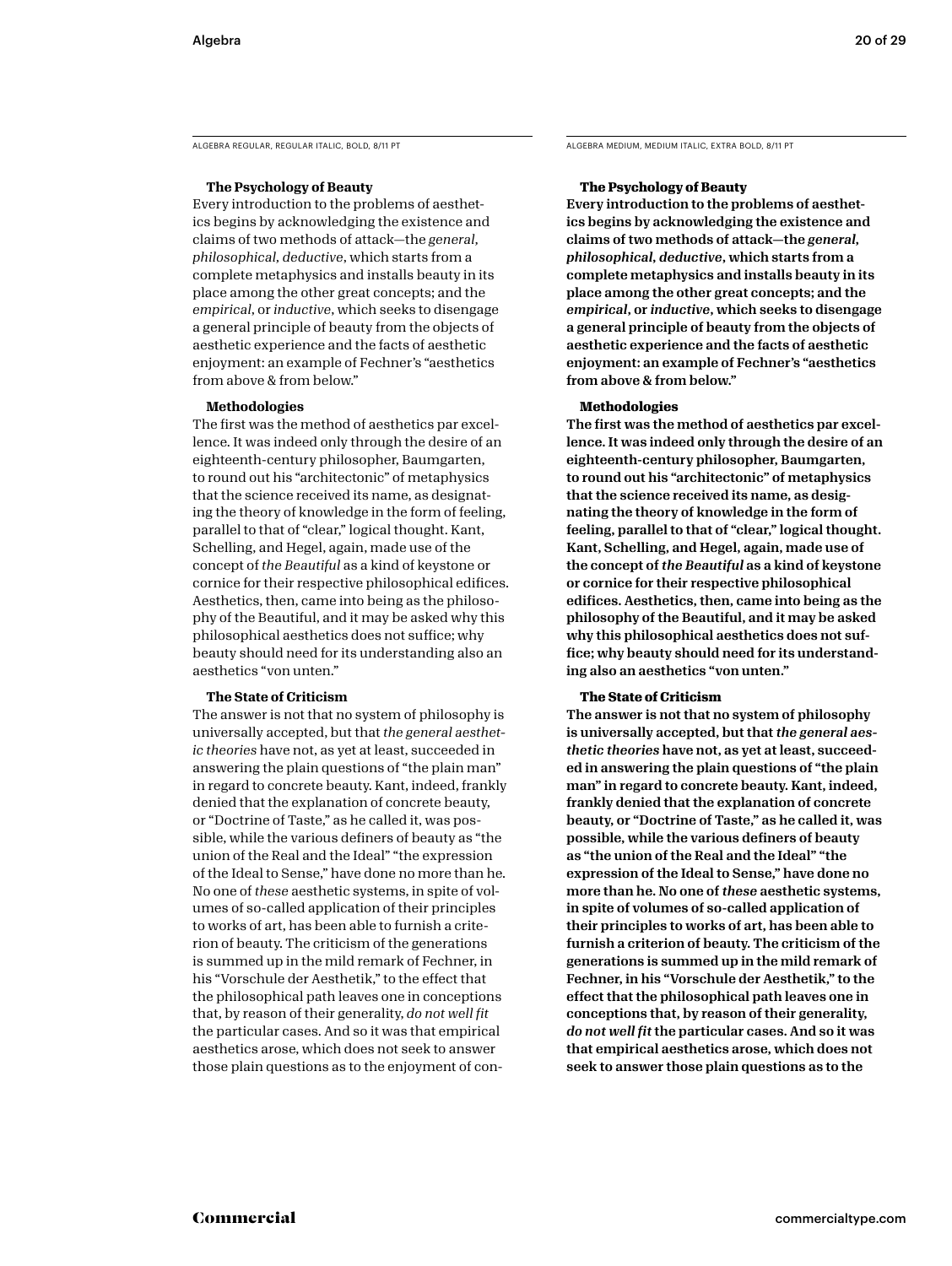ALGEBRA REGULAR, BOLD, 7/9 PT [TRACKING +8]

**Situationist International** (SI) was a group of international revolutionaries founded in 1957. W ith their ideas rooted in Marxism and the 20th century European artistic avantgarde, they advocated experiences of life being alternative to those admitted by the capitalist order, for the *fulfillment of human primitive desires* and the *pursuing of a superior passional quality*. For this purpose they suggested and experimented with the construction of situations; the setting up of environments favorable for the fulfillment of such desires. Using methods drawn from the arts, they developed a series of experimental fields of study for the construction of such, like unitary urbanism and psychogeography.

The sense of constructing situations is to fulfill human primitive desires and pursue a superior passional quality. From *Internationale Situationiste #1*: "This alone can lead to the further clarification of these simple basic desires, and to the confused emergence of new desires whose material roots will be precisely the new reality engendered by situationist construcALGEBRA MEDIUM, EXTRA BOLD, 7/9 PT [TRACKING +8]

**Situationist International** (SI) was a group of international revolutionaries founded in 1957. With their ideas rooted in Marxism and the 20th century European artistic avantgarde, they advocated experiences of life being alternative to those admitted by the capitalist order, for the *fulfillment of human primitive desires* and the *pursuing of a superior passional quality*. For this purpose they suggested and experimented with the construction of situations; the setting up of environments favorable for the fulfillment of such desires. Using methods drawn from the arts, they developed a series of experimental fields of study for the construction of such, like unitary urbanism and psychogeography.

The sense of constructing situations is to fulfill human primitive desires and pursue a superior passional quality. From *Internationale Situationiste #1*: "This alone can lead to the further clarification of these simple basic desires, and to the confused emergence of new desires whose material roots will be precisely the new reality

ALGEBRA BOLD, 7/9 PT [TRACKING +8]

**Situationist International (SI) was a group of international revolutionaries founded in 1957. With their ideas rooted in Marxism and the 20th century European artistic avantgarde, they advocated experiences of life being alternative to those admitted by the capitalist order, for the** *fulfillment of human primitive desires* **and the**  *pursuing of a superior passional quality***. For this purpose they suggested and experimented with the construction of situations; the setting up of environments favorable for the fulfillment of such desires. Using methods drawn from the arts, they developed a series of experimental fields of study for the construction of such, like unitary urbanism and psychogeography.**

**The sense of constructing situations is to fulfill human primitive desires and pursue a superior passional quality. From** *Internationale Situationiste #1***: "This alone can lead to the further clarification of these simple basic desires, and to the confused emergence of new desires whose material roots will be precisely the new reality** 

ALGEBRA REGULAR, BOLD, 6/8 PT [TRACKING +12]

**Situationist International** (SI) was a group of international revolutionaries founded in 1957. With their ideas rooted in Marxism and the 20th century European artistic avantgarde, they advocated experiences of life being alternative to those admitted by the capitalist order, for the *fulfillment of human primitive desires* and the *pursuing of a superior passional quality*. For this purpose they suggested and experimented with the construction of situations; the setting up of environments favorable for the fulfillment of such desires. Using methods drawn from the arts, they developed a series of experimental fields of study for the construction of such, like unitary urbanism and psychogeography.

The sense of constructing situations is to fulfill human primitive desires and pursue a superior passional quality. From *Internationale Situationiste #1*: "This alone can lead to the further clarification of these simple basic desires, and to the confused emergence of new desires whose material roots will be precisely the new reality engendered by situationist constructions. We must thus envisage a sort of situationist-oriented psychoanalysis in which, in contrast to the goals pursued by the various currents stemming from Freudianism, each of the participants in this adventure would discover desires for

ALGEBRA MEDIUM, EXTRA BOLD, 6/8 PT [TRACKING +12]

**Situationist International** (SI) was a group of international revolutionaries founded in 1957. With their ideas rooted in Marxism and the 20th century European artistic avantgarde, they advocated experiences of life being alternative to those admitted by the capitalist order, for the *fulfillment of human primitive desires* and the *pursuing of a superior passional quality*. For this purpose they suggested and experimented with the construction of situations; the setting up of environments favorable for the fulfillment of such desires. Using methods drawn from the arts, they developed a series of experimental fields of study for the construction of such, like unitary urbanism and psychogeography.

The sense of constructing situations is to fulfill human primitive desires and pursue a superior passional quality. From *Internationale Situationiste #1*: "This alone can lead to the further clarification of these simple basic desires, and to the confused emergence of new desires whose material roots will be precisely the new reality engendered by situationist constructions. We must thus envisage a sort of situationist-oriented psychoanalysis in which, in contrast to the goals pursued by the various currents stemming from Freudianism, each of the participants in this adventure would discover desires for

ALGEBRA BOLD, 6/8 PT [TRACKING +12]

**Situationist International (SI) was a group of international revolutionaries founded in 1957. With their ideas rooted in Marxism and the 20th century European artistic avantgarde, they advocated experiences of life being alternative to those admitted by the capitalist order, for the** *fulfillment of human primitive desires* **and the** *pursuing of a superior passional quality***. For this purpose they suggested and experimented with the construction of situations; the setting up of environments favorable for the fulfillment of such desires. Using methods drawn from the arts, they developed a series of experimental fields of study for the construction of such, like unitary urbanism and psychogeography.**

**The sense of constructing situations is to fulfill human primitive desires and pursue a superior passional quality. From**  *Internationale Situationiste #1***: "This alone can lead to the further clarification of these simple basic desires, and to the confused emergence of new desires whose material roots will be precisely the new reality engendered by situationist constructions. We must thus envisage a sort of situationist-oriented psychoanalysis in which, in contrast to the goals pursued by the various currents stemming from Freudianism, each of the participants in this adventure would discover desires for**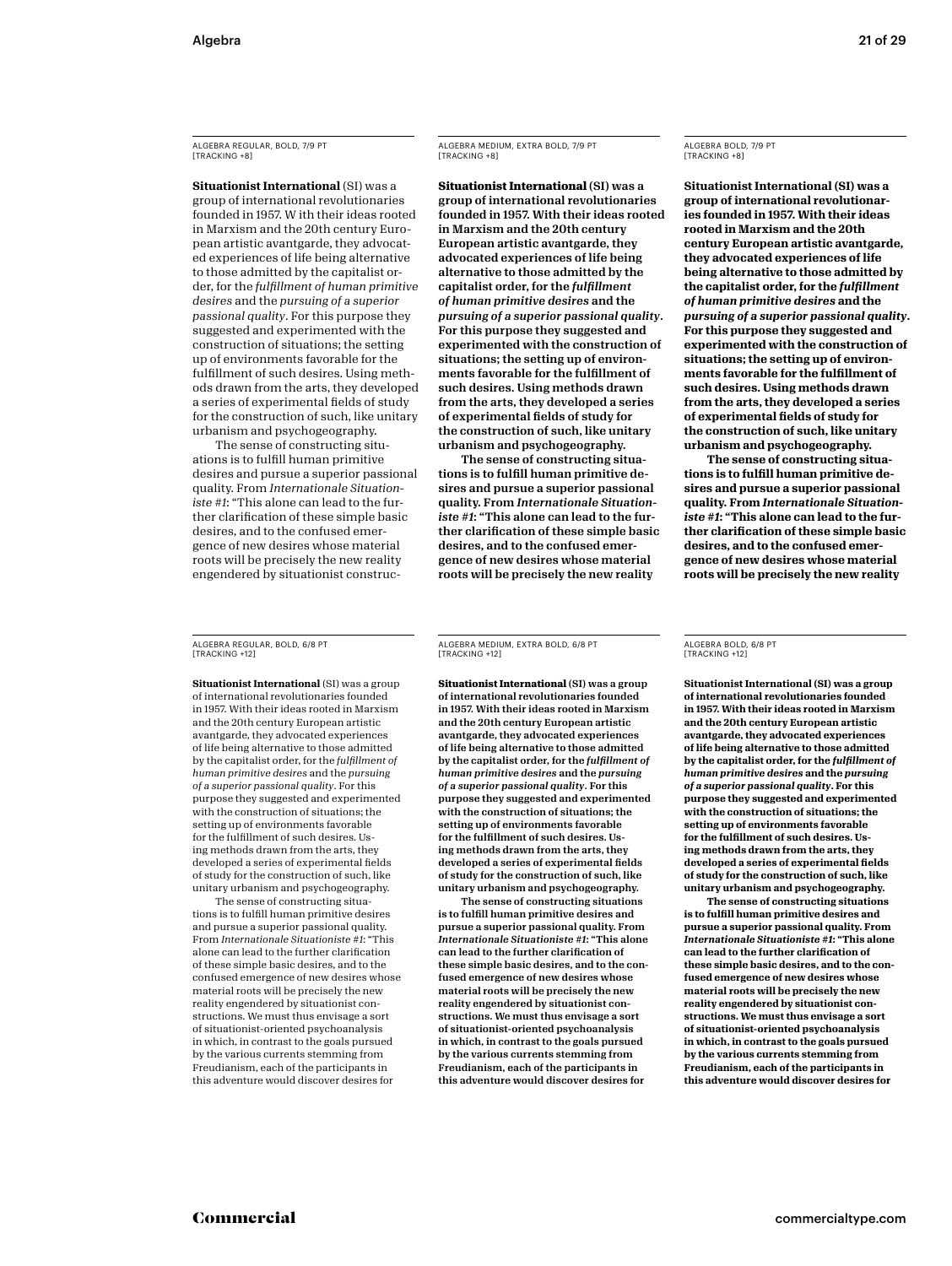ALGEBRA REGULAR, REGULAR ITALIC, 9/11 PT

The Spanish War, which began in 1739, and the French war which soon followed it occasioned further increase of the debt, which, on the 31st of December 1748, after the war had been concluded by the Treaty of Aix-la-Chapelle, amounted to £78,293,313. The most profound peace of seventeen years continuance had taken no more than £8,328,354. from it. A war of less than nine years' continuance added £31,338,689 to it. (Refer to James Postlethwaite's *The History of the Public Revenue.*) During the administration of Mr. Pelham, the interest of the public debt was reduced, or at least measures were taken for reducing it, from four to three per cent; the sinking fund was increased, and some part of the public debt was paid off. In 1755, before the breaking out of the late war, the funded debt of Great Britain amounted to £72,289,673. On the 5th of January 1763, at the conclusion of the peace, the funded debt amounted to £122,603,336. The unfunded debt has been stated at £13,927,589.

ALGEBRA REGULAR, REGULAR ITALIC, 9/13 PT

The Spanish War, which began in 1739, and the French war which soon followed it occasioned further increase of the debt, which, on the 31st of December 1748, after the war had been concluded by the Treaty of Aix-la-Chapelle, amounted to £78,293,313. The most profound peace of seventeen years continuance had taken no more than £8,328,354. from it. A war of less than nine years' continuance added £31,338,689 to it. (Refer to James Postlethwaite's *The History of the Public Revenue.*) During the administration of Mr. Pelham, the interest of the public debt was reduced, or at least measures were taken for reducing it, from four to three per cent; the sinking fund was increased, and some part of the public debt was paid off. In 1755, before the breaking out of the late war, the funded debt of Great Britain amounted to £72,289,673. On the 5th of January 1763, at

ALGEBRA REGULAR, REGULAR ITALIC, 9/12 PT

The Spanish War, which began in 1739, and the French war which soon followed it occasioned further increase of the debt, which, on the 31st of December 1748, after the war had been concluded by the Treaty of Aix-la-Chapelle, amounted to £78,293,313. The most profound peace of seventeen years continuance had taken no more than £8,328,354. from it. A war of less than nine years' continuance added £31,338,689 to it. (Refer to James Postlethwaite's *The History of the Public Revenue.*) During the administration of Mr. Pelham, the interest of the public debt was reduced, or at least measures were taken for reducing it, from four to three per cent; the sinking fund was increased, and some part of the public debt was paid off. In 1755, before the breaking out of the late war, the funded debt of Great Britain amounted to £72,289,673. On the 5th of January 1763, at the conclusion of the peace, the funded debt amounted to £122,603,336. The unfunded debt

ALGEBRA REGULAR, REGULAR ITALIC, 9/14 PT

The Spanish War, which began in 1739, and the French war which soon followed it occasioned further increase of the debt, which, on the 31st of December 1748, after the war had been concluded by the Treaty of Aix-la-Chapelle, amounted to £78,293,313. The most profound peace of seventeen years continuance had taken no more than £8,328,354. from it. A war of less than nine years' continuance added £31,338,689 to it. (Refer to James Postlethwaite's *The History of the Public Revenue.*) During the administration of Mr. Pelham, the interest of the public debt was reduced, or at least measures were taken for reducing it, from four to three per cent; the sinking fund was increased, and some part of the public debt was paid off. In 1755, before the breaking out of the late war, the funded debt of Great Britain amounted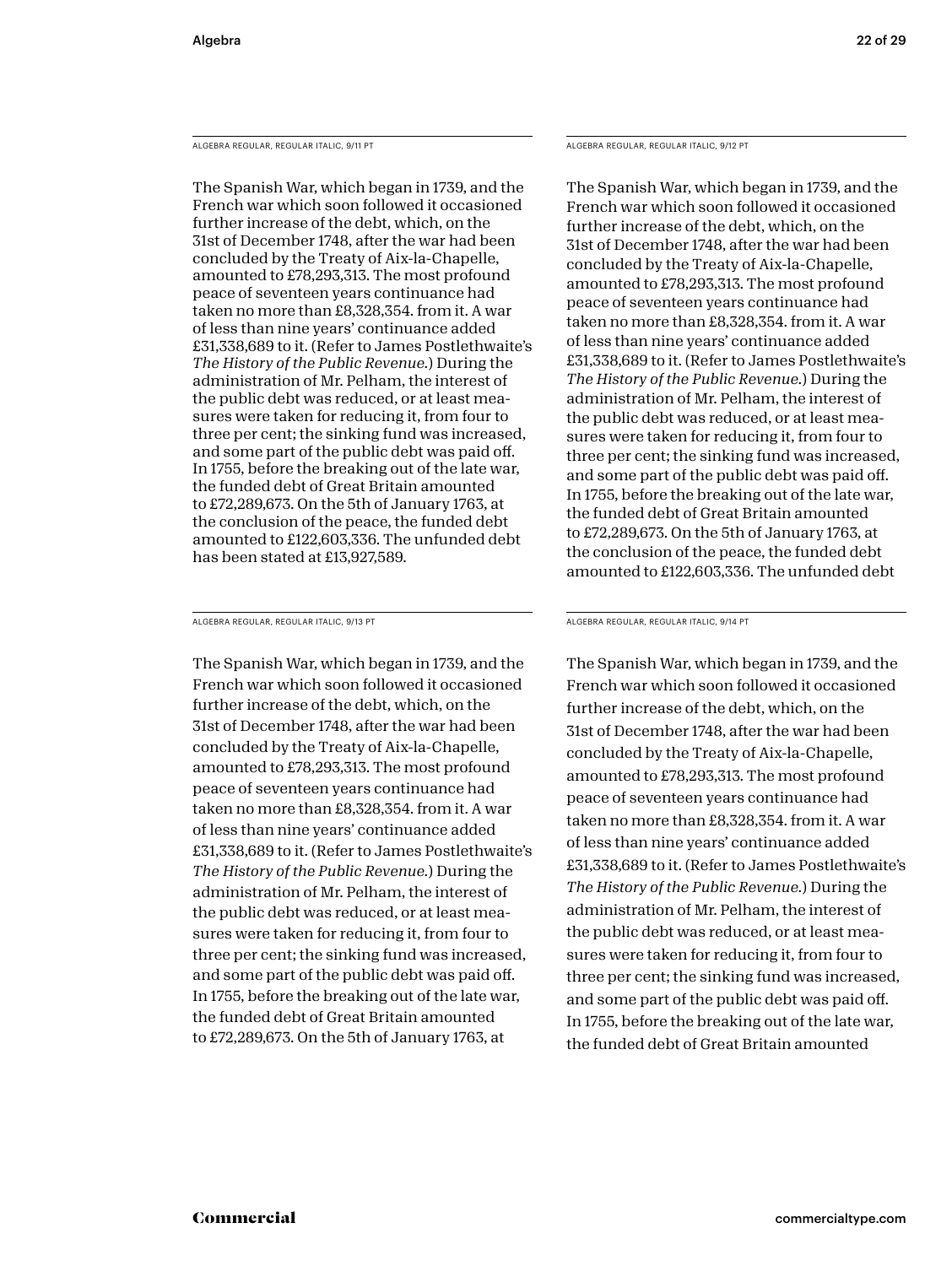### ČESKÝ (CZECH) ALGEBRA REGULAR, REGULAR ITALIC, 9/12 PT

Ačkoli klimšova nenapsala knih mnoho, přece zná ji ta naše četbychtivá mládež tuze dobře. Zná ji zejména z knih: Z jara do léta, Kniha báchorek, Paleček a Malenka, Z ráje, Rodinná skřínka a j., a pak z různých časopisů pro mládež, do nichž velice pilně přispívá. Její práce vesměs děti naše rády čítají, poněvadž skutečně vynikají vším, čeho se na dobré četbě žádá. *Však Klimšova také pracuje s láskou, pracuje opravdově vážně a nevydá nic na světlo, co by důkladně nepodrobila soudu svému i soudu jiných*. A to právě dodává jejím prácem té pravé ceny. Nuže seznammež se se životem této tiché a skromné pracovnice, seznammež se i s jejími pěknými spisy. Klimšova narodila se 7. dne měsíce prosince roku 1851. v Poličce. Otec její byl dosti zámožným a váženým měšťanem, měltě v Poličce dům a byl dlouhá léta členem obecního zastupitelstva, ba i městským radním. *Při domě měli Klimšovi zahrádku.* Něžná matka Bohumilčina milovala totiž velice květiny a při tom lnula také velikou láskou ku zvířatům. Byla dobra,

### DEUTSCH (GERMAN) ALGEBRA REGULAR, REGULAR ITALIC, 9/12 PT

Sehen wir das Gesamtbild unseres heutigen Lebens nur mit unseren Augen an, so können wir die Folgerung ziehen, daß dieses Gebilde einen chaotischen Charakter trägt, und es kann uns nicht wundern, daß diejenigen, welche sich in diesem scheinbaren Chaos unwohl fühlen, der Welt entfliehen oder sich in geistigen Abstraktionen verlieren wollen. *Doch jedenfalls muß es uns klar sein, daß diese Flucht vor der Wirklichkeit ein ebenso großer Irrtum ist wie jene Anlehnung an den reinsten Materialismus*. Weder die Flucht in das Mittelalter, noch der von verschiedenen Kunsthistorikern empfohlene Wiederaufbau des Olympos kann und die Lösung bringen. Unsere Zeit hat eine andere Mission zu erfüllen als die des Mittelalters und des Hellenismus. Um die Aufgabe unserer Zeit richtig zu verstehen, ist es notwendig, daß wir nicht nur mit unseren Augen, sondern vielmehr mit unseren innerlichen Sinnesorganen die Lebensstruktur erfassen. Haben wir einmal die Synthese des Lebens aus der Tiefe unseres

DANSK (DANISH) ALGEBRA REGULAR, REGULAR ITALIC, 9/12 PT

Der var en lille havfisk af god familie, navnet husker jeg ikke, det må de lærde sige dig. Den lille fisk havde attenhundrede søskende, alle lige gamle; de kendte ikke deres fader eller moder, de måtte straks skøtte sig selv og svømme om, men det var en stor fornøjelse; vand havde de nok at drikke, hele verdenshavet, føden tænkte de ikke på, den kom nok; hver ville følge sin lyst, hver ville få sin egen historie, ja det tænkte heller ingen af dem på. *Solen skinnede ned i vandet, det lyste om dem, det var så klart, det var en verden med de forunderligste skabninger*, og nogle så gruelig store, med voldsomme gab, de kunne sluge de attenhundrede søskende, men det tænkte de heller ikke på, for ingen af dem var endnu blevet slugt. De små svømmede sammen, tæt op til hverandre, som sildene og makrellerne svømmer; men som de allerbedst svømmede i vandet og tænkte på ingenting, sank, med forfærdelig lyd, ovenfra, midt ned imellem dem, en lang, tung ting, der slet ikke ville holde op; længere og længere

### ESPAÑOL (SPANISH) ALGEBRA REGULAR, REGULAR ITALIC, 9/12 PT

En esta conferencia no pretendo, como en anteriores, definir, sino subrayar; no quiero dibujar, sino sugerir. Animar, en su exacto sentido. Herir pájaros soñolientos. Donde haya un rincón oscuro, poner un reflejo de nube alargada y regalar unos cuantos espejos de bolsillo a las señoras que asisten. *He querido bajar a la ribera de los juncos. Por debajo de las tejas amarillas*. A la salida de las aldeas, donde el tigre se come a los niños. Estoy en este momento lejos del poeta que mira el reloj, lejos del poeta que lucha con la estatua, que lucha con el sueño, que lucha con la anatomía; he huido de todos mis amigos y me voy con aquel muchacho que se come la fruta verde y mira cómo las hormigas devoran al pájaro aplastado por el automóvil. Por las calles más puras del pueblo me encontraréis; por el aire viajero y la luz tendida de las melodías que Rodrigo Caro llamó "reverendas madres de todos los cantares". Por todos los sitios donde se abre la tierna orejita rosa del niño o la blanca orejita de la niña que espera,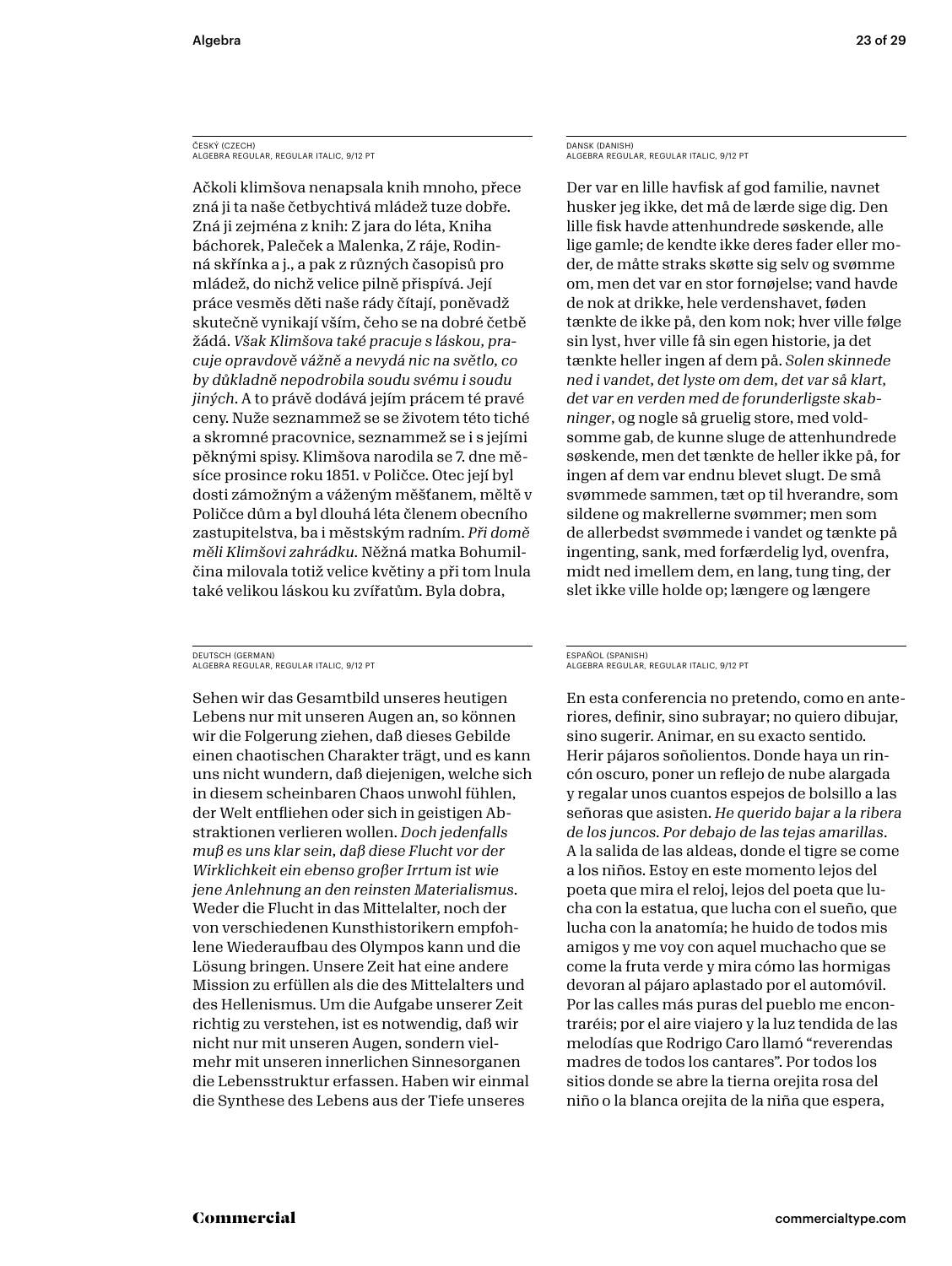FRANÇAIS (FRENCH) ALGEBRA REGULAR, REGULAR ITALIC, 9/12 PT

Dada a son origine dans le dictionnaire. C'est terriblement simple. En français cela signifie «cheval de bois». En allemand «va te faire, au revoir, à la prochaine». En roumain «oui en effet, vous avez raison, c'est ça, d'accord, vraiment, on s'en occupe», etc. *C'est un mot international. Seulement un mot et ce mot comme mouvement.* Très facile à comprendre. Lorsqu'on en fait une tendance artistique, cela revient à vouloir supprimer les complications. Psychologie Dada. Allemagne Dada y compris indigestions et crampes brouillardeuses, littérature Dada, bourgeoisie Dada et vous, très vénérés poètes, vous qui avez toujours fait de la poésie avec des mots, mais qui n'en faites jamais du mot lui-même, vous qui tournez autour d'un simple point en poétisant. Guerre mondiale Dada et pas de fin, révolution Dada et pas de commencement. Dada, amis et soi-disant poètes, très estimés fabricateurs et évangélistes Dada Tzara, Dada Huelsenbeck, Dada m'dada, Dada m'dada, Dada mhm, dada dera

MAGYAR (HUNGARIAN) ALGEBRA REGULAR, REGULAR ITALIC, 9/12 PT

Hajnali két órakor a segédtiszt belépett a tábornok szobájába és jelentette, hogy a járőrök elindultak a hodricsi úton. Az asztalra állított petróleumlámpa körül szétteregetett tereprajzok és jelentések hevertek, rajtuk keresztbe dobva egy ezüstgombos lovaglópálca. A tábornok a szoba közepén állt és hideg arccal hallgatta a segédtiszt szavait. Kurtára nyírt szakála rőtesen csillogott a lámpafényben. *Aranykeretes szemüvege mögül jeges nyugalommal csillámlottak elő kék szemei.* Csupa energia volt ez a hat láb magas, karcsú ember, aki egy hónap előtt vette át a feldunai hadtest parancsnokságát. De most mégis, mintha valami fáradtságot vagy inkább fásultságot árultak volna el mozdulatai. Némán bólintott s mikor a segédtiszt mögött becsukódott az ajtó, kimerülten dobta magát a kopott díványra. Két nap óta mindig talpon volt s egyik izgalom a másik után érte. A Szélakna irányában fekvő főcsapat felé haladó ellenség már egy napi előnyt nyert a Zsarnócra kirendelt zászlóalj parancsnokának ügyetlensége folytán. Első

ITALIANO (ITALIAN) ALGEBRA REGULAR, REGULAR ITALIC, 9/12 PT

Dapprima, ripetendendo l'errore commesso in gioventù, scrisse di animali che conosceva poco, e le sue favole risonarono di ruggiti e barriti. Poi si fece più umano, se così si può dire, scrivendo degli animali che credeva di conoscere. *Così la mosca gli regalò una gran quantità di favole dimostrandosi un animale più utile di quanto si creda*. In una di quelle favole ammirava la velocità del dittero, velocità sprecata perchè non gli serviva nè a raggiungere la preda nè a garantire la sua incolumità. Qui faceva la morale una testuggine. Un'altra favola esaltava la mosca che distruggeva le cose sozze da essa tanto amate. Una terza si meravigliava che la mosca, l'animale più ricco d'occhi, veda tanto imperfettamente. Infine una raccontava di un uomo che, dopo di aver schiacciato una mosca noiosa, le gridò: "Ti ho beneficata; ecco che non sei più una mosca". Con tale sistema *era facile di avere ogni giorno* la favola pronta col caffè del mattino. Doveva venire la guerra ad insegnargli che la favola poteva divenire un'espressione del

### POLSKI (POLISH) ALGEBRA REGULAR, REGULAR ITALIC, 9/12 PT

Od wczoraj jakiś niepokój panuje w uliczce. Stary Mendel dziwi się i częściej niż zwykle nakłada krótką łajkę patrząc w okno. Tych ludzi nie widział on tu jeszcze. Gdzie idą? Po co przystają z robotnikami, śpieszącymi do kopania fundamentów pod nowy dom niciarza Greulicha? Skąd się tu wzięły te obszarpane wyrostki? Dlaczego patrzą tak po sieniach? Skąd mają pieniądze, że idą w pięciu do szynku? Stary Mendel kręci głową, smokcząc mały, silnie wygięty wiśniowy cybuszek. *On zna tak dobrze tę uliczkę cichą. Jej fizjonomię, jej ruch.* jej głosy, jej tętno. Wie, kiedy zza którego węgła wyjrzy w dzień pogodny słońce; ile dzieci przebiegnie rankiem, drepcąc do ochronki, do szkoły; ile zwiędłych dziewcząt w ciemnych chustkach, z małymi blaszeczkami w ręku przejdzie po trzy, po cztery, do fabryki cygar na robotę; ile kobiet przystanie z koszami na starym, wytartym chodniku, pokazując sobie zakupione jarzyny, skarżąc się na drogość jaj, mięsa i masła; ilu wyrobników przecłapie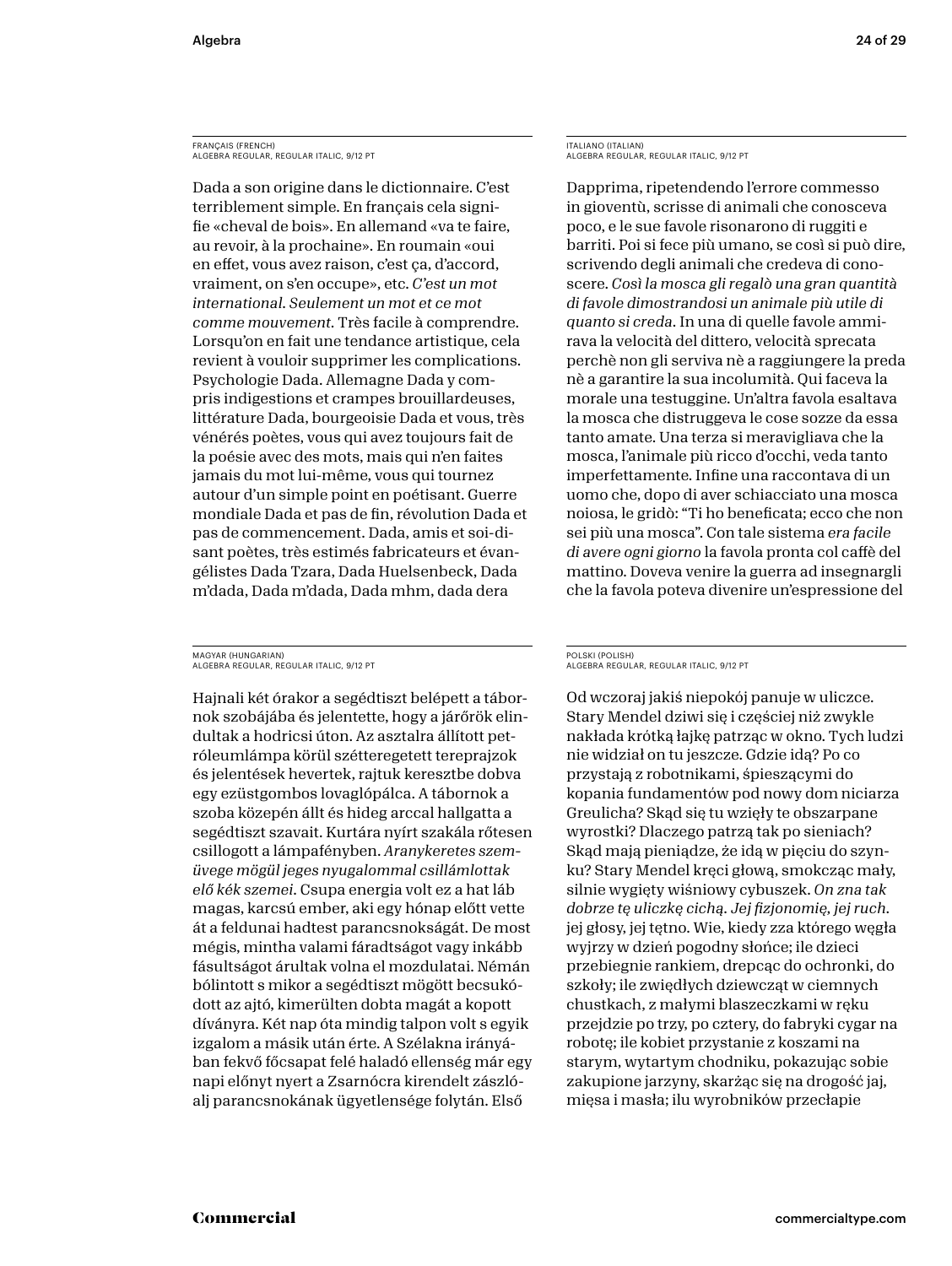PORTUGUÊS (PORTUGUESE) ALGEBRA REGULAR, REGULAR ITALIC, 9/12 PT

D. Benedita levantou-se, no dia seguinte, com a idéia de escrever uma carta ao marido, uma longa carta em que lhe narrasse a festa da véspera, nomeasse os convivas e os pratos, descrevesse a recepção noturna, e, principalmente, desse notícia das novas relações com D. Maria dos Anjos. A mala fechava-se às duas horas da tarde, *D. Benedita acordara às nove, e, não morando longe (morava no Campo da Aclamação), um escravo levaria a carta ao correio muito a tempo.* Demais, chovia; D. Benedita arredou a cortina da janela, deu com os vidros molhados; era uma chuvinha teimosa, o céu estava todo brochado de uma cor pardo-escura, malhada de grossas nuvens negras. Ao longe, viu flutuar e voar o pano que cobria o balaio que uma preta levava à cabeça: concluiu que ventava. Magnífico dia para não sair, e, portanto, escrever uma carta, duas cartas, todas as cartas de uma esposa ao marido ausente. Ninguém viria tentá-la. Enquanto ela compõe os babadinhos e rendas do roupão branco, um roupão de cambraia que

### SVENSKA (SWEDISH) ALGEBRA REGULAR, REGULAR ITALIC, 9/12 PT

Klockan var mellan åtta och nio den vackra majmorgonen, då Arvid Falk efter scenen hos brodern vandrade gatorna framåt, missnöjd med sig själv, missnöjd med brodern och missnöjd med det hela. Han önskade att det vore mulet och att han hade dåligt sällskap. Att han var en skurk, det trodde han icke fullt på, *men han var icke nöjd med sig själv, han var så van att ställa höga fordringar på sig,* och han var inlärd att i brodern se ett slags styvfar, för vilken han hyste stor aktning, nästan vördnad. Men även andra tankar döko upp och gjorde honom bekymrad. Han var utan pengar och utan sysselsättning. Detta senare var kanske det värsta ty sysslolösheten var honom en svår fiende, begåvad med en aldrig vilande fantasi som han var. Under ganska obehagliga funderingar hade han kommit ner på Lilla Trädgårdsgatan; han följde vänstra trottoaren utanför Dramatiska Teatern och befann sig snart inne på Norrlandsgatan; han vandrade utan mål och gick rätt fram; snart började stenläggningen

SUOMI (FINNISH) ALGEBRA REGULAR, REGULAR ITALIC, 9/12 PT

He olivat ystäviä ystävyydessä, joka oli läheisempää kuin veljeys. Nello oli pieni Ardennelainen — Patras suuri Flamandilainen. He olivat saman ikäisiä vuosilla mitattuna, mutta kuitenkin toinen oli vielä nuori, toinen oli jo vanha. He olivat asuneet yhdessä koko ikänsä; molemmat he olivat orpoja ja kurjia sekä saivat leipänsä samasta kädestä. *Se oli ollut heidän siteensä alku, heidän ensimmäinen sympatian säikeensä;* se oli vahvistunut päivä päivältä ja kasvanut heidän mukanaan kiinteänä ja erottamattomana niin, että he alkoivat rakastaa toisiansa erittäin paljon. Heidän kotinsa oli pieni mökki pienen Flamandilaisen kylän reunalla, peninkulman päässä Antverpenistä. Kylä sijaitsi leveiden laidunkaistaleiden ja viljavainioiden välissä, ja sen läpi virtaavan suuren kanavan reunamilla kasvoi pitkät rivit tuulessa taipuvia poppeleita ja tervaleppiä. Siinä oli parikymmentä maatilaa ja taloa, joiden ikkunaluukut olivat kirkkaan vihreät tai taivaansiniset ja katot ruusunpunaiset tai mustavalkoiset

### TÜRKÇE (TURKISH) ALGEBRA REGULAR, REGULAR ITALIC, 9/12 PT

Sadık genç, araladığı kapıyı çekince, yine birden kararan sanduka sükunu içinde, İskender Paşa, galeyansız ibadetine başlardı. Artık dünyaya dair hiçbir ümidi kalmamıştı. İstediği yalnız bir iman selametiydi. *Vâkıa korkak bir adam değildi. Ama, muhakkak bir ölümü her gün, her saat, her dakika, hatta her saniye beklemek… Onun cesaretini kırmış, sinirlerini zayıflatmıştı.* Düşündükçe, ensesinde soğuk bir satırın sarih temasını duyar gibi oluyordu. Bu sarih temas silinirken karşısına kendi boğuk hayali gelirdi; gözleri patlamış, kavuğu bir tarafa yuvarlanmış, boynu yağlı bir kement ile sıkılmış, ayağından pabuçları çıkmış, ipek kuşağı çözülmüş, karanlık, köpüklü ağzından siyah dili sarkmış bir naaş… İskender Paşa'nın yerde sürünen ölüsü! Titrer, gözlerini oğuşturur, yine salât-ü selamlarını çekmeye başlardı. Yakın akıbetinin bu uzvî hatırası o kadar bariz, o kadar kuvvetliydi ki… Çocukluğunun saf muhayyilesini süsleyen cennet bahçelerini, hûri, gılman alaylarını, Tûba ağacını, Sırat köprüsünü şimdi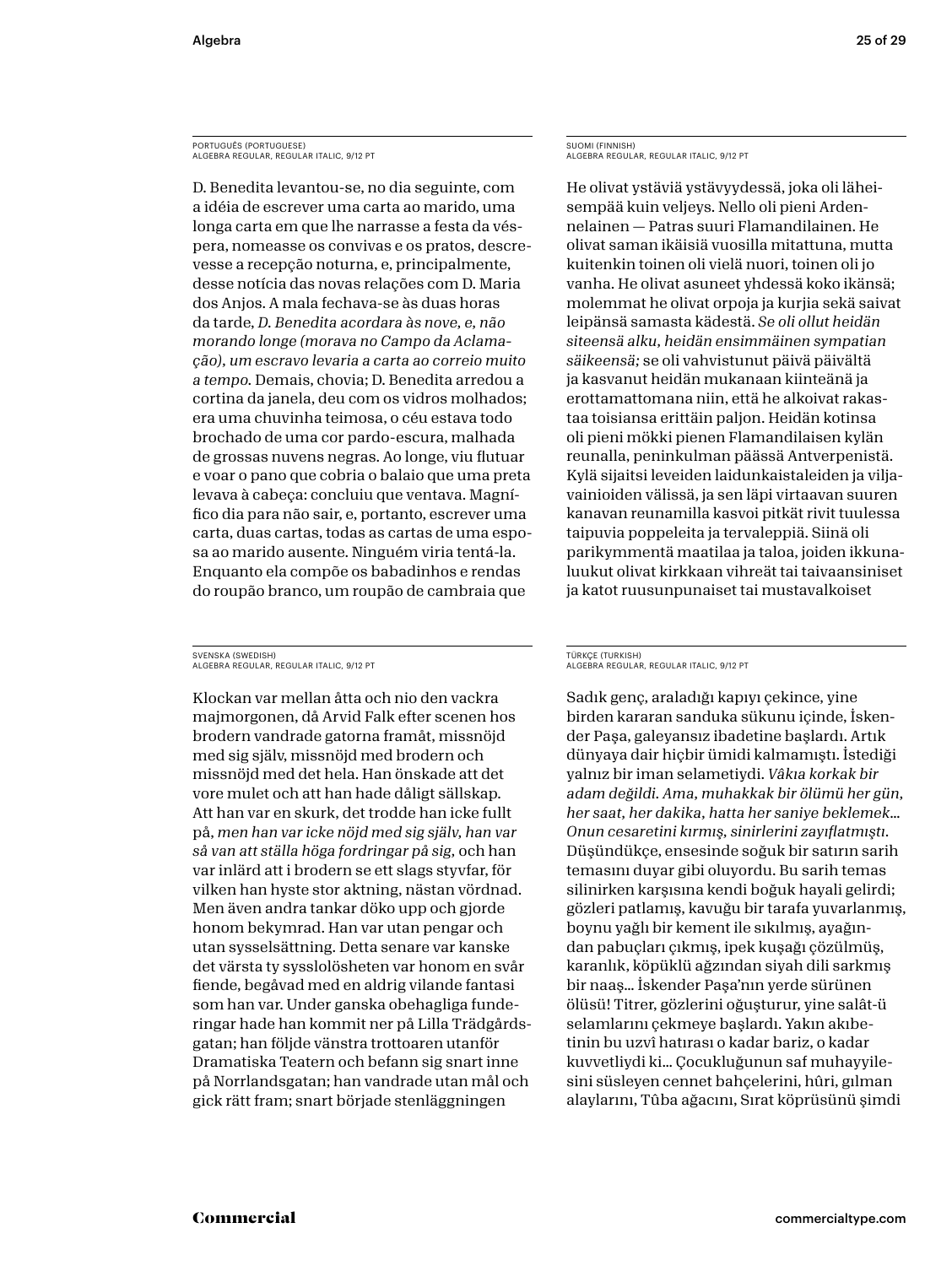| UPPERCASE                                    | ABCDEFGHIJKLMNOPQRSTUVWXYZ                                                                                                    |  |  |
|----------------------------------------------|-------------------------------------------------------------------------------------------------------------------------------|--|--|
| LOWERCASE                                    | abcdefghijklmnopqrstuvwxyz                                                                                                    |  |  |
| STANDARD PUNCTUATION                         | $\{1,2^2,2^2,---()[\{\}\}/ \setminus\&@^{***'}\cdot, , *\times\cdots \$ . The set of $\P^{++}\textcircled{p^{\circledast m}}$ |  |  |
| ALL CAP PUNCTUATION                          | $i\dot{\zeta}$ ----()[]{}/ \@«»<>                                                                                             |  |  |
| LIGATURES                                    | fb fh fi fj fk fl ff ffb ffh ffi ffj ffk ffl ß                                                                                |  |  |
| PROPORTIONAL LINING<br>default figures       | $$EEY1234567890$ $gf\%$ % $a^{\alpha\beta}$ $\neq$ - = - x ÷ >'"                                                              |  |  |
| TABULAR LINING                               | \$£€¥1234567890%‰                                                                                                             |  |  |
| PREBUILT FRACTIONS                           | $\frac{1}{2}$ $\frac{1}{3}$ $\frac{2}{3}$ $\frac{1}{4}$ $\frac{3}{4}$ $\frac{1}{8}$ $\frac{3}{8}$ $\frac{5}{8}$ $\frac{7}{8}$ |  |  |
| <b>NUMERATORS &amp;</b><br>DENOMINATORS      | 1234567890/1234567890                                                                                                         |  |  |
| <b>SUPERSCRIPT &amp;</b><br><b>SUBSCRIPT</b> | $H^{+-1234567890}$ $H_{+-1234567890}$                                                                                         |  |  |
| ARROWS                                       | $\rightarrow$ $\leftarrow$ $\uparrow$ $\downarrow$ $\searrow$ $\uparrow$ $\swarrow$ $\nearrow$                                |  |  |
| ACCENTED UPPERCASE                           | ÁÂÀÄÅÃĂĀĄÅÆÆÇĆČĈĊĎĐÉÊÈËĖĒE<br>ĞĜĢĠĦĤÍÎÌÏİĪĮĨĬĴĶŁĹĽĻĿÑŃŇŅŊÓÔÒÖ<br>ÕŐŌØØŒŔŘŖŠŚŞŜŞÞŤŢŦÚÛÙÜŬŰŪŲ<br>ŮŨŴŴŴŴÝŶŶŸIJŽŹŻ                |  |  |
| ACCENTED LOWER CASE                          | áâàäåããāaåææçćčĉċďđðéêèëěēęğĝģġħ<br>hîîîiiiiĭĭiĵjkłĺľḷŀñńňņ 'nŋóôòöõőōøǿœŕřŗ<br>ßšśşŝşþťţŧúûùüŭűūųůũẃŵẁẅýŷỳÿijžźż             |  |  |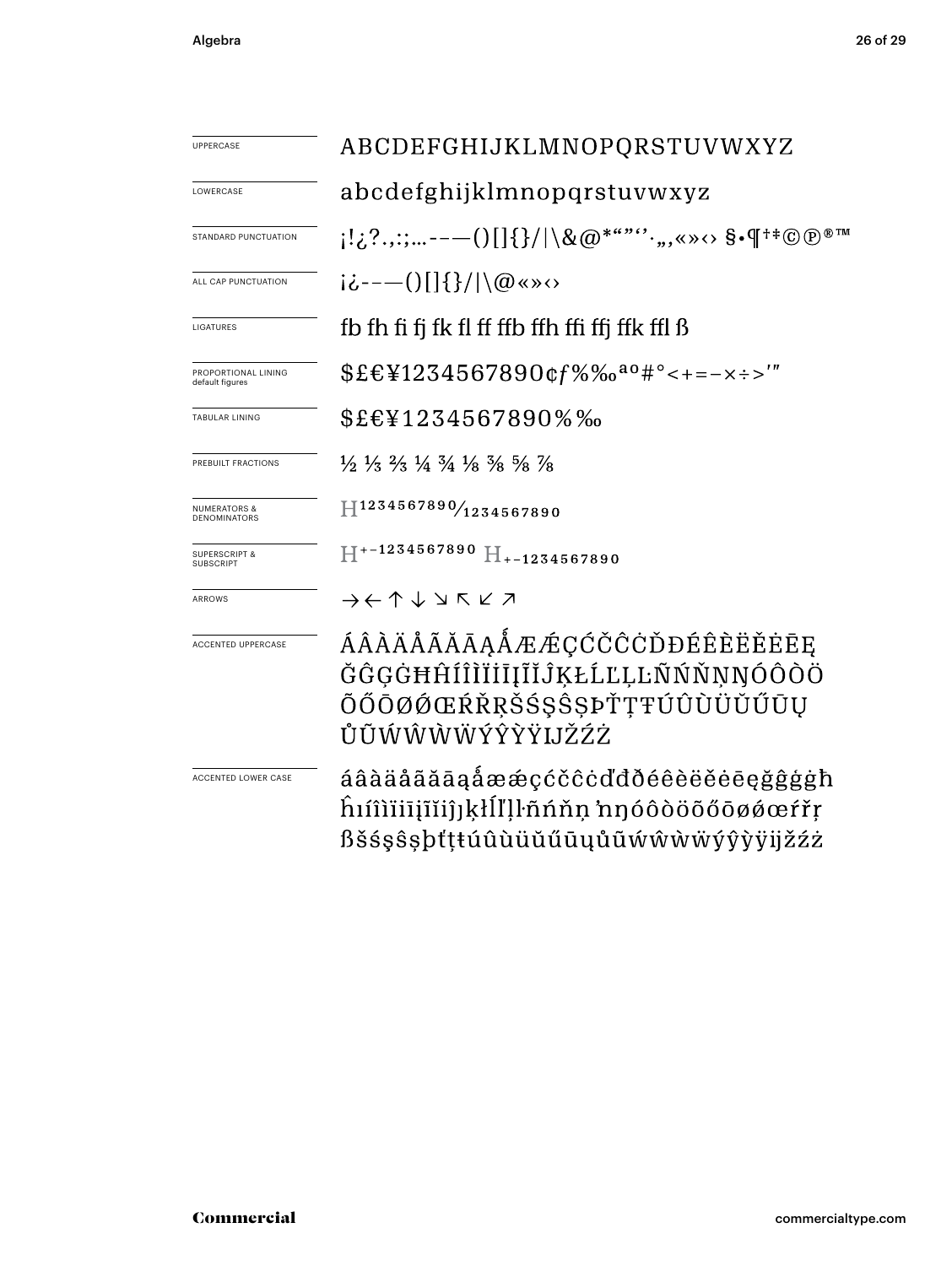| UPPERCASE                              | ABCDEFGHIJKLMNOPQRSTUVWXYZ                                                                                                                                    |  |  |
|----------------------------------------|---------------------------------------------------------------------------------------------------------------------------------------------------------------|--|--|
| LOWERCASE                              | abcdefghijklmnopqrstuvwxyz                                                                                                                                    |  |  |
| STANDARD PUNCTUATION                   | $\{1,\ldots,1,\ldots---()\{\ket{\{\}}/\}\setminus\&\textcircled{a}^{***},\ldots, \textcircled{s}.\textcircled{f}^{\dag\#}\textcircled{e}^{\textcircled{m}}\}$ |  |  |
| ALL CAP PUNCTUATION                    | $i\dot{\zeta}$ ---()[]{}/ \@«»<>                                                                                                                              |  |  |
| LIGATURES                              | fb fh fi fj fk fl ff ffb ffh ffi ffj ffk ffl ß                                                                                                                |  |  |
| PROPORTIONAL LINING<br>default figures | $$EEY1234567890$ $of\%$ % $a^0$ #° < + = - x ÷ >'"                                                                                                            |  |  |
| <b>TABULAR LINING</b>                  | $$E$ £\{234567890%%                                                                                                                                           |  |  |
| PREBUILT FRACTIONS                     | $\frac{1}{2}$ $\frac{1}{3}$ $\frac{2}{3}$ $\frac{1}{4}$ $\frac{3}{4}$ $\frac{1}{8}$ $\frac{3}{8}$ $\frac{5}{8}$ $\frac{7}{8}$                                 |  |  |
| NUMERATORS &<br><b>DENOMINATORS</b>    | H1234567890/1234567890                                                                                                                                        |  |  |
| <b>SUPERSCRIPT &amp;</b><br>SUBSCRIPT  | $H^{+-1234567890}$ H <sub>+-1234567890</sub>                                                                                                                  |  |  |
| STYLISTIC ALTERNATES                   | agkvwxyz fk ffk<br>áăâäàāąååãǧĝģġķŵŵẅẁýŷÿỳźžżź                                                                                                                |  |  |
| ARROWS                                 | $\rightarrow \leftarrow \uparrow \downarrow \vee \mathsf{K} \vee \mathsf{Z}$                                                                                  |  |  |
| ACCENTED UPPERCASE                     | ÁÂÀÄÅÃĂĀĀĄÅÆÆÇĆČĈĊĎĐÉÊÈËËĖĒĘ<br>ĞĜĢĠĦĤÍÎĨĬĬĪĮĨĬĴĶŁĹĽĻĿÑŃŇŅŊÓÔŎÖ<br>ÕŐŌØØŒŔŘŖŠŚŞŜŞÞŤŢŦÚÛÙÜŬŰŪŲ<br>ŮŨŴŴŴŴÝŶŶŸIJŽŹŻ                                              |  |  |
| ACCENTED LOWER CASE                    | áâàäåãããąåææçćčĉċďđðéêèëěēęğĝģġħ<br>hıíîìïiiįĩĭiĵjķłĺľḷŀñńňṇ 'nŋóôòöõőōøǿœŕřṛ<br>ßšśşŝşþťţŧúûùüŭűūųůũẃŵẁẅýŷỳÿijžźż                                            |  |  |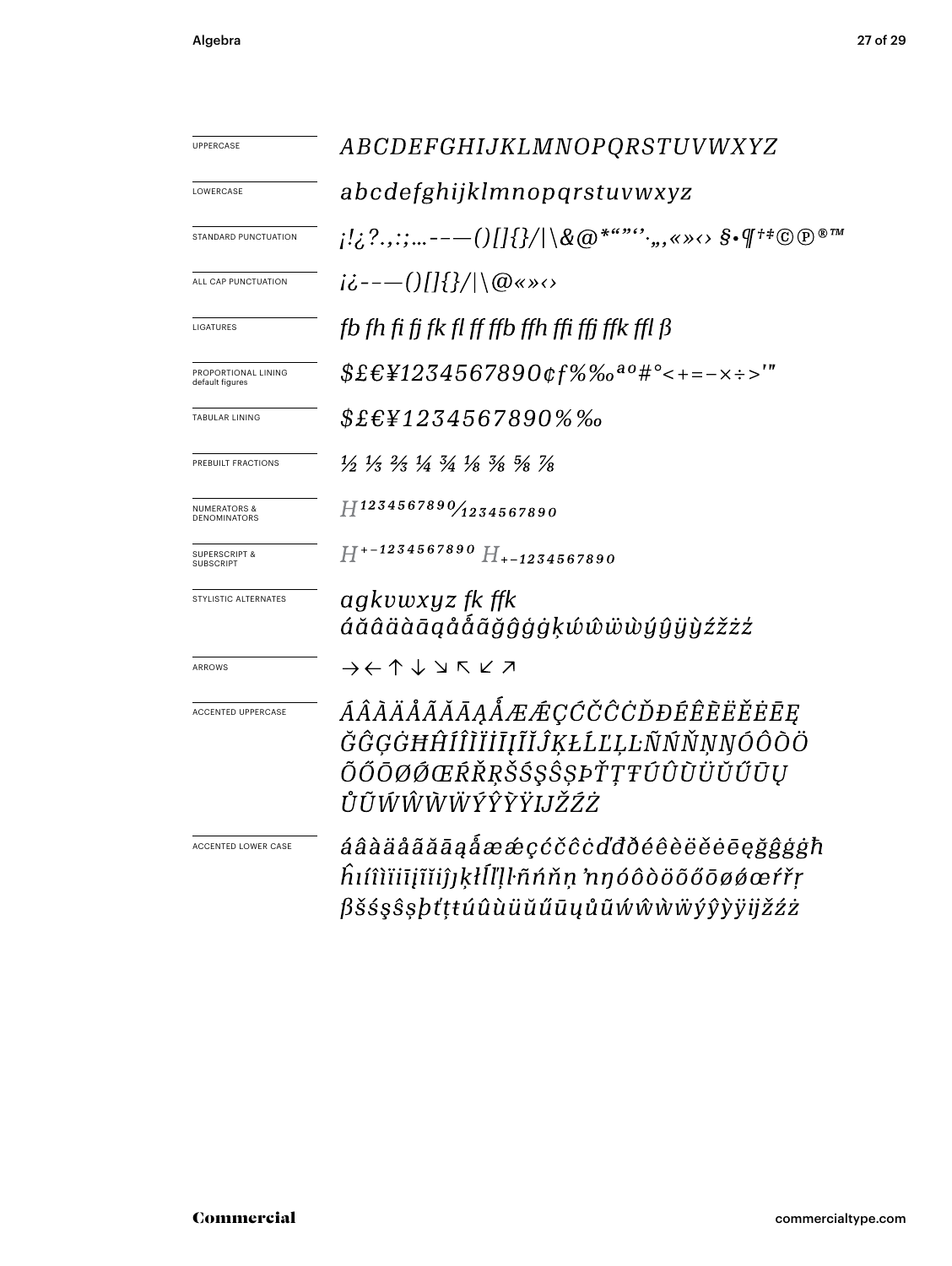| <b>OPENTYPE FEATURES</b><br><b>FAMILY WIDE</b>               | <b>DEACTIVATED</b>                                         | <b>ACTIVATED</b>                                        |
|--------------------------------------------------------------|------------------------------------------------------------|---------------------------------------------------------|
| <b>ALL CAPS</b><br>opens up spacing, moves<br>punctuation up | «Quilts» & [Covers] @ $\epsilon$ 97                        | «QUILTS» & [COVERS] @ €97                               |
| PROPORTIONAL LINING<br>default figures                       | Sale Price: \$3,460 €1,895<br>Originally:<br>¥7,031 £9,215 | Sale Price: \$3,460 €1,895<br>Originally: ¥7,031 £9,215 |
| <b>TABULAR LINING</b>                                        | Sale Price: \$3,460 €1,895<br>Originally: ¥7,031 £9,215    | Sale Price: \$3,460 €1,895<br>Originally: ¥7,031 £9,215 |
| <b>FRACTIONS</b><br>ignores numeric date format              | 21/03/10 and 21/18 460/920                                 | $21/03/10$ and $2\frac{1}{18}$ $460/920$                |
| SUPERSCRIPT/SUPERIOR                                         | $x158 + y23 \times z18 - a4260$                            | $X^{158} + V^{23} \times Z^{18} - 3^{4260}$             |
| SUBSCRIPT/INFERIOR                                           | $x158 \div y23 \times z18 - a4260$                         | $X_{158} \div Y_{23} \times Z_{18} - A_{4260}$          |
| <b>DENOMINATOR</b><br>for making arbitrary fractions         | 0123456789 0123456789                                      | 0123456789 0123456789                                   |
| <b>NUMERATOR</b><br>for making arbitrary fractions           | 0123456789 0123456789                                      | 0123456789 0123456789                                   |
| <b>LANGUAGE FEATURE</b><br>Polski (Polish) kreska accent     | ŹRÓDŁA Ślady możliwość                                     | ŹRÓDŁA Ślady możliwość                                  |
| <b>LANGUAGE FEATURE</b><br>Română (Romanian) s accent        | INSUSI constiința științifice                              | ÎNSUȘI conștiința științifice                           |
| <b>OPENTYPE FEATURES</b><br><b>ITALIC</b>                    | <b>DEACTIVATED</b>                                         | <b>ACTIVATED</b>                                        |

STYLISTIC SET 01 alternate a g

STYLISTIC SET 03 alternate k x STYLISTIC SET 02 alternate v w y

STYLISTIC SET 04 alternate z

STYLISTIC ALTERNATES Illustrator/Photoshop

*Rakish lackeys x-ray waxbills Quartz fizzled in single zones Quartz fizzled in single zones A wishful solvency antivenin A wishful solvency antivenin*

*Team gaining fair advantage Team gaining fair advantage Rakish lackeys x-ray waxbills Fake wax figures vary in size Fake wax figures vary in size*